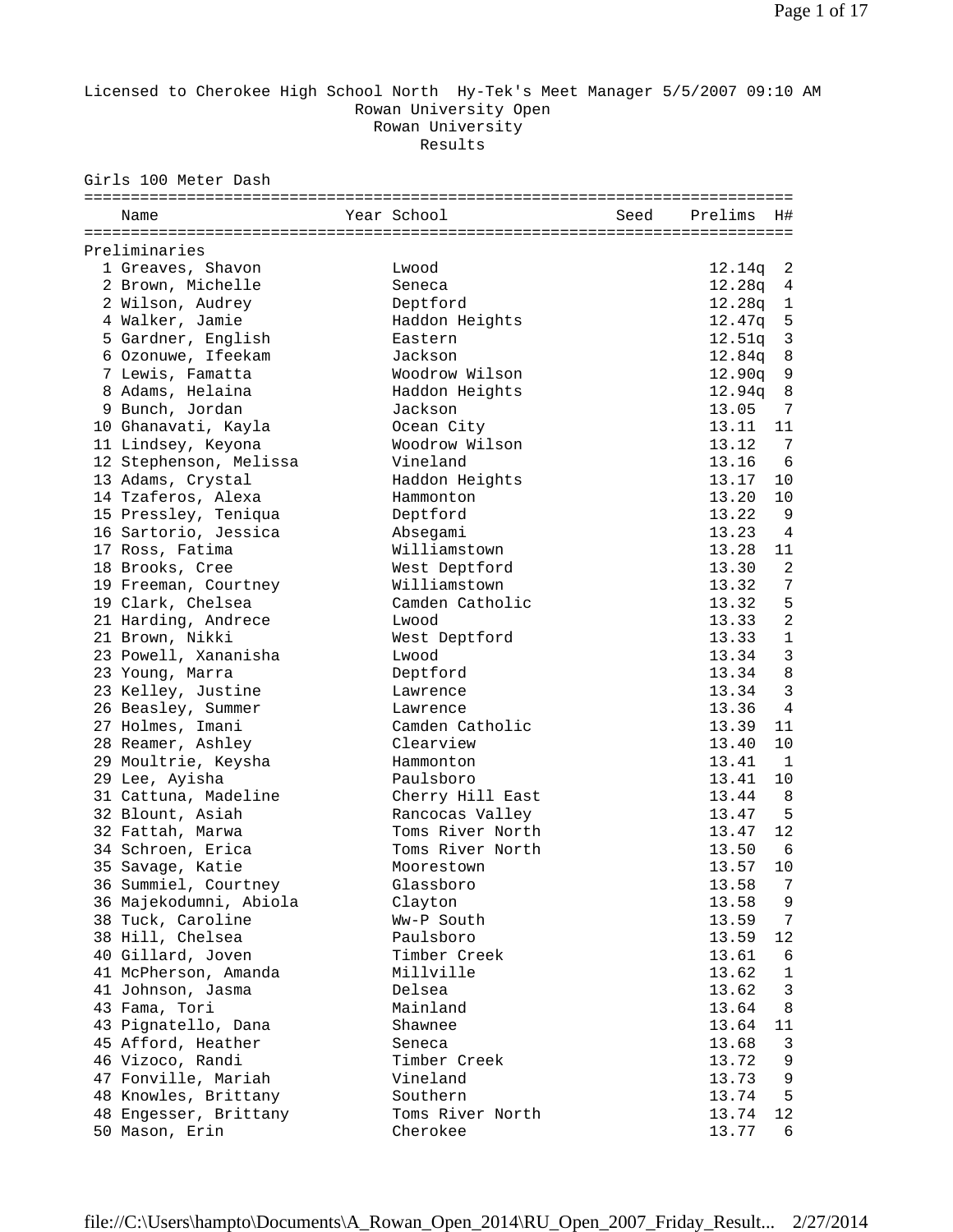|        | 50 McNeil, Shanale      | Winslow          |         | 13.77  | 12             |
|--------|-------------------------|------------------|---------|--------|----------------|
|        | 52 Money, Stephanie     | Delsea           |         | 13.78  | 6              |
|        | 53 Kilpatrick, Eileen   | Paul VI          |         | 13.82  | $\mathbf{1}$   |
|        | 54 Anderson, Tatiana    | Toms River North |         | 13.84  | 3              |
|        | 55 Hagarty, Lauren      | Holy Cross       |         | 13.89  | $\mathbf{1}$   |
|        | 56 Brown, Terri         | Clayton          |         | 13.92  | $\overline{2}$ |
|        | 57 Lawler, Noelani      | Ocean City       |         | 13.97  | 5              |
|        | 58 Cospito, Alexa       | Toms River North |         | 14.00  | $\overline{2}$ |
|        | 59 McEady, Naseira      | Woodrow Wilson   |         | 14.01  | 7              |
|        | 60 Thomas, Krystal      | Rancocas Valley  |         | 14.03  | $\overline{2}$ |
|        | 61 Moran, Ashley        | Camden Catholic  |         | 14.04  | 8              |
|        | 62 Houck, Jaime         | Shawnee          |         | 14.07  | 11             |
|        | 63 Marco, Amanda        | MonDon           |         | 14.10  | 2              |
|        | 63 Williams, Linda      | Schalick         |         | 14.10  | 7              |
|        | 65 Beamer, Shawna       | Delsea           |         | 14.12  | 5              |
|        | 66 Jenkins, Princess    | Camden           |         | 14.15  | $\,9$          |
|        | 67 Thompson, Jasmine    | Triton           |         | 14.16  | 12             |
|        | 67 Moody, Kayla         | Seneca           |         | 14.16  | 4              |
|        | 69 Unger, Elaina        | Gloucester Cath. |         | 14.17  | 5              |
|        | 70 Sutton, Natalie      | Pemberton        |         | 14.18  | $\sqrt{2}$     |
|        |                         | Timber Creek     |         | 14.20  | $\overline{4}$ |
|        | 71 Storer, Sara         |                  |         |        |                |
|        | 72 Rossi, Aubrey        | Cherry Hill East |         | 14.24  | 12             |
|        | 73 Patterson, Stephanie | Clearview        |         | 14.28  | 11             |
|        | 74 Lewin, Corinne       | Ww-P South       |         | 14.31  | 12             |
|        | 75 Jones, Stephanie     | Clayton          |         | 14.36  | 12             |
|        | 75 Stengel, Rae         | Cherokee         |         | 14.36  | 9              |
|        | 77 Figueroa, Alyssa     | Clearview        |         | 14.42  | $\mathbf{1}$   |
|        | 78 Danser, Tori         | Cherokee         |         | 14.44  | 8              |
|        | 79 Taylor, Katlyn       | Paul VI          |         | 14.53  | 6              |
|        | 80 Sampson, Jasmine     | Science          |         | 14.81  | $\overline{4}$ |
|        | 81 Bethea, Star         | Mainland         |         | 14.91  | $\mathfrak{Z}$ |
|        | 82 Monroe, Jamesia      | Pemberton        |         | 14.96  | $\mathbf 1$    |
|        | 83 Burrus, Danielle     | Moorestown       |         | 15.00  | $\,9$          |
|        | 84 Kimble, Brooke       | Salem            |         | 15.02  | $\overline{3}$ |
|        | 85 Deblaker, Kierstin   | Triton           |         | 15.17  | 11             |
|        | 86 Williams, Kandyce    | Woodstown        |         | 15.32  | 6              |
|        | 87 Rainear, Brittany    | Woodstown        |         | 16.08  | 7              |
|        | 88 McKinnan, Alexis     | Woodstown        |         | 17.97  | 5              |
|        |                         |                  |         |        |                |
|        | Girls 100 Meter Dash    |                  |         |        |                |
|        |                         |                  |         |        |                |
|        | Name                    | Year School      | Prelims | Finals |                |
|        |                         |                  |         |        |                |
| Finals |                         |                  |         |        |                |
|        | 1 Greaves, Shavon       | Lwood            | 12.14   | 12.19  |                |
|        | 2 Brown, Michelle       | Seneca           | 12.28   | 12.37  |                |
|        | 3 Walker, Jamie         | Haddon Heights   | 12.47   | 12.38  |                |
|        | 4 Gardner, English      | Eastern          | 12.51   | 12.39  |                |
|        | 5 Wilson, Audrey        | Deptford         | 12.28   | 12.46  |                |
|        | 6 Lewis, Famatta        | Woodrow Wilson   | 12.90   | 12.47  |                |
|        | 7 Ozonuwe, Ifeekam      | Jackson          | 12.84   | 13.20  |                |
|        |                         |                  |         |        |                |
|        | Girls 400 Meter Dash    |                  |         |        |                |
|        | Name                    | Year School      | Seed    | Finals | H#             |
|        |                         |                  |         |        |                |
|        | 1 Snapp, Nijgia         | Oakcrest         |         | 57.54  | 11             |
|        | 2 Jones, Tamara         | Woodrow Wilson   |         | 58.26  | 11             |
|        | 3 Johnson, Assante      | Camden           |         | 58.59  | 4              |
|        | 4 Morgan, Chelsea       | Winslow          |         | 58.86  | 10             |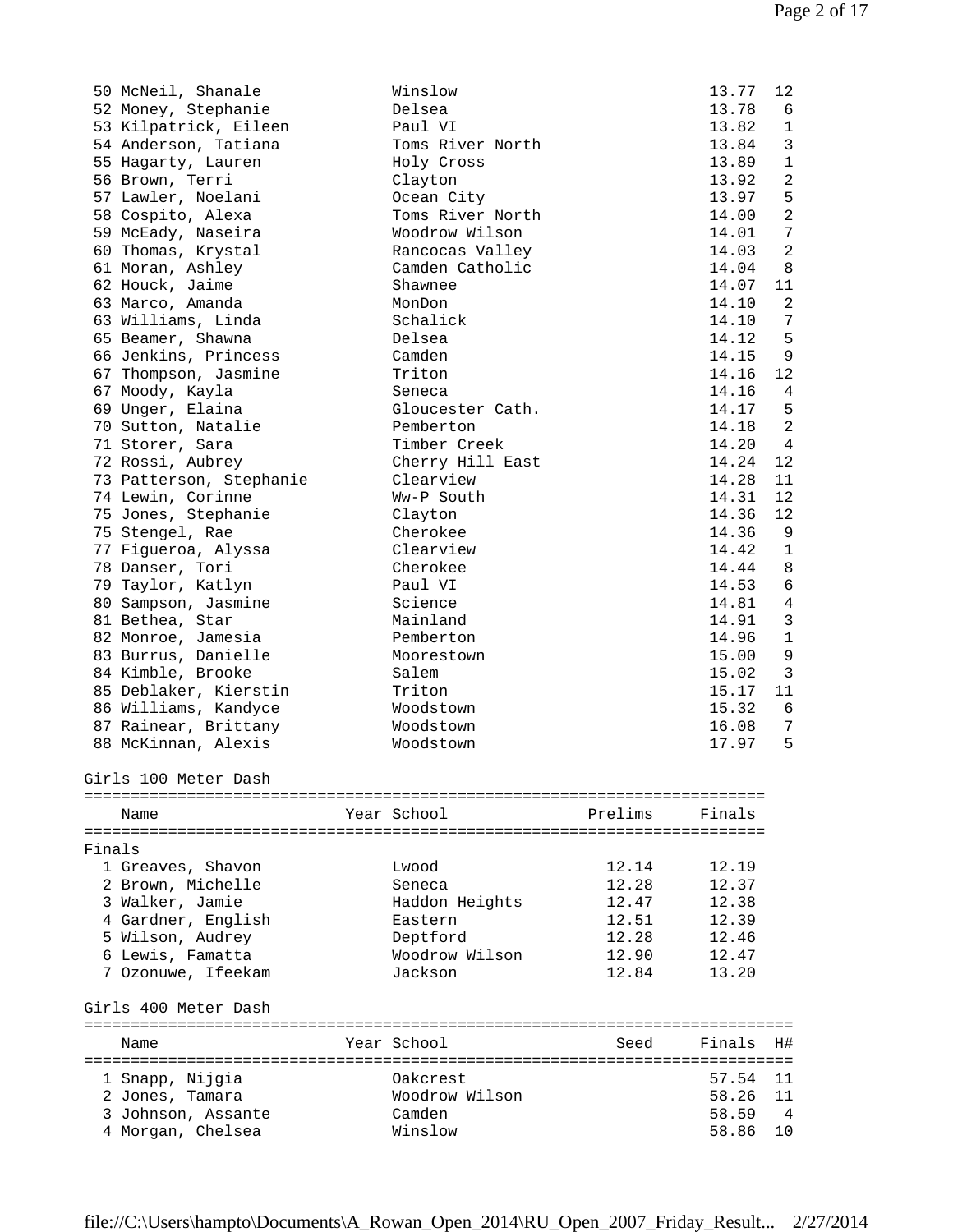| 4 Schaffer, Samantha     | Williamstown     | 58.86   | 4               |
|--------------------------|------------------|---------|-----------------|
| 6 King, Kirsten          | Haddonfield      | 58.99   | 10              |
| 7 Barrow, Alyssa         | Millville        | 59.38   | 11              |
| 8 Kott, Britney          | Millville        | 59.52   | 10              |
| 9 Isekenegbe, Theodora   | Vineland         | 59.61   | 11              |
| 10 Seymore, Kayla        | Glassboro        | 59.80   | $\overline{7}$  |
| 11 Thomas, Shanavia      | Willingboro      | 1:00.22 | 11              |
| 12 Corson, Katie         | Ocean City       | 1:00.48 | 10              |
| 13 Vuong, Carrie         | Cherry Hill East | 1:00.55 | - 8             |
|                          |                  |         |                 |
| 14 Bergin, Jessica       | Southern         | 1:00.62 | 10              |
| 15 Clyde, Kelly          | Cherokee         | 1:01.25 | 11              |
| 16 Wright, Athena        | Haddonfield      | 1:01.48 | 8               |
| 17 Lemley, Sarah         | Ww-P South       | 1:01.57 | 8               |
| 18 Maloney, June         | Gloucester Cath. | 1:01.78 | 10              |
| 19 Ward, Janerra         | Williamstown     | 1:02.02 | 8               |
| 19 DiGiore, Amber        | Toms River North | 1:02.02 | $\overline{4}$  |
| 21 Abilla, Ty            | Absegami         | 1:02.20 | 7               |
| 22 Figueroa, Latifa      | Salem            | 1:02.55 | 7               |
| 23 Moultrie, Keysha      | Hammonton        | 1:02.56 | 6               |
| 24 Jones, Artavia        | Williamstown     | 1:02.78 | $6\phantom{1}6$ |
| 25 Sickler, Erica        | Mainland         | 1:03.11 | 8               |
|                          | Mainland         |         | 7               |
| 26 Orapallo, Jessica     |                  | 1:03.13 |                 |
| 27 Hunter, Gabi          | Ww-P South       | 1:03.16 | 10              |
| 28 Keane, Emilie         | Paul VI          | 1:03.31 | 5               |
| 29 Greene, Kelsey        | Ocean City       | 1:03.38 | 6               |
| 30 Marino, Amanda        | Jackson          | 1:03.48 | 7               |
| 30 Lamey, Alissa         | Mainland         | 1:03.48 | 8               |
| 32 Goode, Asja           | Willingboro      | 1:03.54 | 11              |
| 33 Mikos, Lindsey        | Triton           | 1:03.63 | $\sqrt{4}$      |
| 34 Baker, Caitlin        | Delsea           | 1:03.64 | 3               |
| 35 Fredericks, Laura     | Sterling         | 1:03.68 | 5               |
| 36 Okparaeke, Ebere      | Jackson          | 1:03.72 | 11              |
| 37 D'Angelo, Kenzie      | Eastern          | 1:03.73 | $\overline{2}$  |
| 38 Bragg, Samantha       | Lindenwold       | 1:03.91 | 5               |
|                          |                  |         |                 |
| 39 Hill, Chelsea         | Paulsboro        | 1:04.08 | $\overline{4}$  |
| 40 Picaro, Emily         | Toms River North | 1:04.35 | $\overline{2}$  |
| 41 Hovington, Jessica    | Lindenwold       | 1:04.42 | 5               |
| 42 Hart, Amber           | Vineland         | 1:04.62 | 7               |
| 43 Jantorno, Alexandra   | Bishop Eustace   | 1:04.72 | 5               |
| 44 Barr, Chandra         | Delsea           | 1:04.75 | 3               |
| 45 DeCesaris, Marissa    | Cherokee         | 1:04.80 | 2               |
| 46 Lista, Annette        | Hammonton        | 1:04.85 | 5               |
| 47 Bollard, Meagan       | Bishop Eustace   | 1:04.93 | 5               |
| 48 Stratton, Nicolette   | Sterling         | 1:05.07 | 2               |
| 49 Rivera, Marielena     | Lindenwold       | 1:05.10 | 5               |
| 50 Greene, Shannon       | Ocean City       | 1:05.30 | $\overline{c}$  |
| 51 Allison, Michele      | Timber Creek     | 1:05.44 | 8               |
|                          | Gloucester Cath. |         |                 |
| 52 Page, Erika           |                  | 1:05.57 | 3               |
| 53 Rose, LaTrice         | Delsea           | 1:05.63 | 4               |
| 54 Hadam, Lauren         | Holy Cross       | 1:05.80 | 6               |
| 55 Johnson, Divada       | West Deptford    | 1:05.96 | $\mathfrak{Z}$  |
| 56 Sacchetti, Selena     | Absegami         | 1:06.26 | 3               |
| 57 Zenkowich, Danielle   | Cinnaminson      | 1:06.32 | 2               |
| 58 Nolte, Amanda         | CH West          | 1:06.44 | 2               |
| 59 Colonna, Amanda       | Ww-P South       | 1:06.46 | 7               |
| 60 Loggins, Keya         | West Deptford    | 1:06.68 | $\mathfrak{Z}$  |
| 61 Jiles, Brend          | Paulsboro        | 1:06.75 | 7               |
| 62 Newton, Lydia         | Moorestown       | 1:06.79 | $\overline{c}$  |
| 63 Thompson, Jasmine     | Triton           | 1:07.13 | 2               |
|                          |                  |         | 2               |
| 64 Pasquarello, Brittany | Rancocas Valley  | 1:07.24 |                 |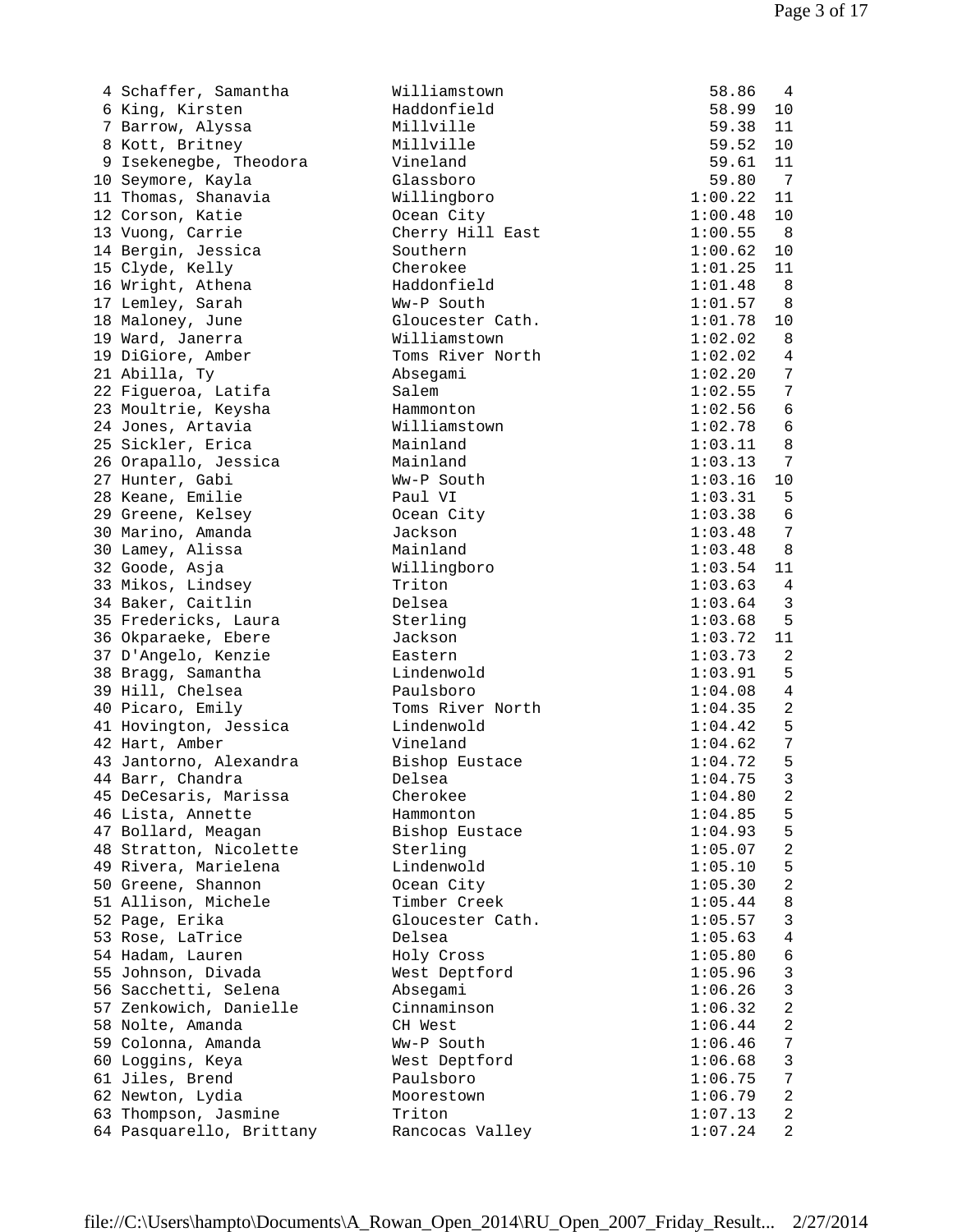| 65 Hall, Caress                          | Holy Cross       |      | 1:07.27        | 2              |
|------------------------------------------|------------------|------|----------------|----------------|
| 66 Mason, Erin                           | Cherokee         |      | 1:07.29        | 3              |
| 67 Godbey, Danielle                      | Millville        |      | 1:07.61        | 4              |
| 68 Poinsett, Meghan                      | Salem            |      | 1:08.28        | 6              |
| 69 Schafer, Becky                        | Haddonfield      |      | 1:08.32        | $\mathbf{3}$   |
| 70 Shaw, Sheama                          | Hammonton        |      | 1:08.40        | $\overline{a}$ |
| 71 Menefee, Kaitlyn                      | Camden Catholic  |      | 1:08.93        | 6              |
| 72 Heide, Jackie                         | Camden Catholic  |      | 1:09.73        | $\sqrt{6}$     |
| 73 Jones, Jamie                          | Camden           |      | 1:10.75        | 8              |
| 74 Kirchner, Devon                       | Glassboro        |      | 1:10.92        | $\sqrt{6}$     |
|                                          | Paulsboro        |      | 1:11.21        | 3              |
| 75 Funk, Tara                            |                  |      |                |                |
| 76 Parker, Danae                         | Highland         |      | 1:18.11        | $\mathbf{1}$   |
| 77 Johns, Danea                          | Cinnaminson      |      | 1:20.42        | $\mathbf{1}$   |
| 78 Miller, Michelle                      | Bishop Eustace   |      | 1:20.71        | $\mathbf{1}$   |
| 79 Noland, Cyrstal                       | Clearview        |      | 1:20.84        | $\mathbf{1}$   |
| 80 Carroll, Rita                         | Paul VI          |      | 1:21.60        | $\mathbf{1}$   |
| 81 Fann, Vanessa                         | Pemberton        |      | 1:22.39        | $\mathbf{1}$   |
| 82 Wedderburn, Lyashia                   | Lwood            |      | 1:22.56        | $\mathbf{1}$   |
| 83 Batten, Julie                         | Absegami         |      | 1:22.59        | $\mathbf{1}$   |
| 84 Shaw, Leah                            | Bordentown       |      | 1:23.45        | $\mathbf{1}$   |
| 85 Scully, Jamie                         | Highland         |      | 1:23.71        | $\mathbf{1}$   |
| 86 Gaetano, Jill                         | Paul VI          |      | 1:24.90        | $\mathbf{1}$   |
| 87 Guglielmo, Laurel                     | Woodstown        |      | 1:25.48        | $\mathbf{1}$   |
| 88 Battaglia, Alexandra                  | Haddon Heights   |      | 1:25.92        | $\mathbf{1}$   |
| 89 Bauerlein, Deanna                     | Raritan          |      | 1:26.03        | $\mathbf{1}$   |
| 90 Martin, Samantha                      | Lwood            |      | 1:26.47        | $\mathbf{1}$   |
| 91 Butler, Nysherra                      | Lwood            |      | 1:26.59        | $\mathbf{1}$   |
|                                          | Camden           |      |                | $\mathbf{1}$   |
| 92 Gonzalez, Karrissa                    |                  |      | 1:26.82        |                |
| 93 Layton, Sophia                        | Schalick         |      | 1:26.94        | $\mathbf{1}$   |
| 94 Waters, Quiana                        | Haddon Heights   |      | 1:27.07        | $\mathbf{1}$   |
| 95 Hunt, Shaniece                        | Woodrow Wilson   |      | 1:27.70        | 1              |
| 96 Gardiner, Lauren                      | Woodstown        |      | 1:27.95        | 1              |
| 97 Deblaker, Kierstin                    | Triton           |      | 1:29.26        | 1              |
| 98 Kuhar, Rachel                         | Woodstown        |      | 1:32.37        | $\mathbf{1}$   |
| -- Stephens, Courtney                    | West Deptford    |      | DQ.            | 4              |
| Girls 200 Meter Run                      |                  |      |                |                |
|                                          |                  |      |                |                |
| Name                                     | Year School      | Seed | Finals         | H#             |
|                                          |                  |      |                |                |
| 1 Greaves, Shavon                        | Lwood            |      | 24.76          | 14             |
| 2 Gardner, English                       | Eastern          |      | 25.30          | 14             |
| 3 Walker, Jamie                          | Haddon Heights   |      | 25.54          | 14             |
| 4 paul, heidi                            | Uniondale        |      | 25.92          | 14             |
| 5 Grimes, Niah                           | Oakcrest         |      | 26.06          | 13             |
| 6 Snapp, Nijgia                          | Oakcrest         |      | 26.15          | 14             |
| 7 McCord, Marcia                         | Rancocas Valley  |      | 26.53          | 13             |
|                                          |                  |      |                |                |
| 8 Bunch, Jordan                          | Jackson          |      | 26.70          | 13             |
| 9 Juniad, Serfiat                        | Camden Catholic  |      | 26.73          | 10             |
| 10 Moorer, Tiana                         | Haddon Heights   |      | 26.75          | 12             |
| 11 Boyd, Mirriam                         | Camden           |      | 26.82          | 12             |
| 12 Rich, Jasmine                         | Willingboro      |      | 27.05          | 13             |
| 13 Lamey, Alissa                         | Mainland         |      | 27.12          | 11             |
| 14 Sartorio, Jessica                     | Absegami         |      | 27.14          | 9              |
| 15 Harding, Andrece                      | Lwood            |      | 27.19          | 9              |
| 16 Vuong, Carrie                         | Cherry Hill East |      | 27.23          | 12             |
| 17 Ghanavati, Kayla                      | Ocean City       |      | 27.29          | 12             |
| 18 Alston, Shaterri                      | Camden           |      | 27.33          | 13             |
|                                          | Mainland         |      |                | 12             |
|                                          |                  |      |                |                |
| 18 Klemic, Kristen<br>20 Bergin, Jessica | Southern         |      | 27.33<br>27.34 | 12             |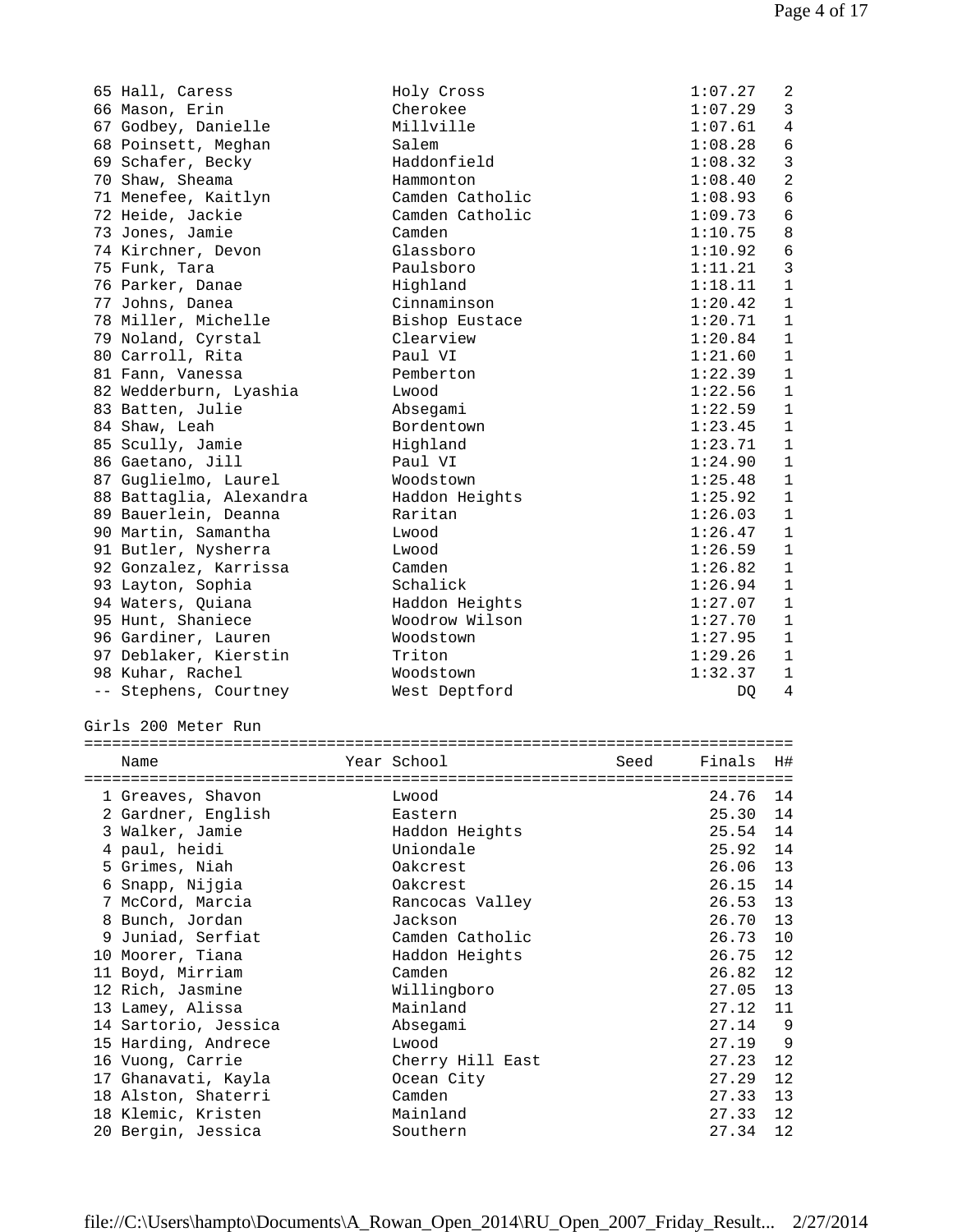| 21 Brooks, Cree          | West Deptford    | 27.36 | 11                      |
|--------------------------|------------------|-------|-------------------------|
| 22 Pressley, Teniqua     | Deptford         | 27.43 | 10                      |
| 23 Isekenegbe, Theodora  | Vineland         | 27.48 | 11                      |
| 24 Clyde, Kelly          | Cherokee         | 27.58 | 12                      |
| 25 Cattuna, Madeline     | Cherry Hill East | 27.68 | $\overline{4}$          |
| 26 Waller, Jazmin        | Winslow          | 27.75 | 14                      |
| 27 Weems, Raven          | Haddon Heights   | 27.79 | 12                      |
| 28 Bragg, Samantha       | Lindenwold       | 27.85 | - 5                     |
| 28 Brown, Nikki          | West Deptford    | 27.85 | 10                      |
| 30 Ross, Fatima          | Williamstown     | 27.86 | 9                       |
|                          | Glassboro        | 27.88 | 8                       |
| 31 Summiel, Courtney     |                  |       |                         |
| 32 Niedermayer, Jenna    | Cinnaminson      | 27.90 | 8                       |
| 33 Powell, Xananisha     | Lwood            | 27.95 | 7                       |
| 34 Clark, Chelsea        | Camden Catholic  | 27.97 | 11                      |
| 35 ratley, april         | Uniondale        | 27.99 | 13                      |
| 36 Orapallo, Jessica     | Mainland         | 28.00 | 9                       |
| 37 Tuck, Caroline        | Ww-P South       | 28.04 | 10                      |
| 38 Freeman, Courtney     | Williamstown     | 28.05 | 7                       |
| 38 Harmon-Fisher, Evelyn | Eastern          | 28.05 | 6                       |
| 40 Maloney, June         | Gloucester Cath. | 28.11 | 7                       |
| 41 Feldman, Greta        | Haddonfield      | 28.16 | 10                      |
| 42 Cantell, Katie        | Absegami         | 28.18 | 5                       |
| 43 Hovington, Jessica    | Lindenwold       | 28.19 | 7                       |
|                          |                  |       | 9                       |
| 44 Damato, Kelsey        | Bishop Eustace   | 28.20 | 7                       |
| 45 Mahoney, Molly        | Clearview        | 28.21 |                         |
| 46 Tzaferos, Alexa       | Hammonton        | 28.23 | 8                       |
| 47 Davis, Kendell        | Ocean City       | 28.31 | 11                      |
| 48 Gillard, Joven        | Timber Creek     | 28.36 | 11                      |
| 49 Burse, Jasmine        | Highland         | 28.38 | 10                      |
| 50 Blount, Asiah         | Rancocas Valley  | 28.42 | 8                       |
| 51 Pignatello, Dana      | Shawnee          | 28.48 | 9                       |
| 52 Tran, Stephanie       | Bishop Eustace   | 28.55 | 9                       |
| 52 Kelley, Justine       | Lawrence         | 28.55 | $\overline{4}$          |
| 54 Mikos, Lindsey        | Triton           | 28.61 | 4                       |
| 55 Rose, LaTrice         | Delsea           | 28.69 | 6                       |
| 56 Shirdan, Gabrielle    | Timber Creek     | 28.76 | 6                       |
| 57 Marakos, Kattie       | Holy Spirit      | 28.81 | 7                       |
| 58 Nolte, Amanda         | CH West          | 28.84 | 5                       |
| 59 Kulcyk, Emily         | Cherokee         | 28.88 | 5                       |
|                          | Delsea           | 28.91 |                         |
| 60 Johnson, Jasma        |                  |       | 8                       |
| 61 Houck, Jaime          | Shawnee          | 28.94 | 8                       |
| 62 Money, Stephanie      | Delsea           | 28.96 | 4                       |
| 63 Reynolds, Crystol     | Absegami         | 29.01 | 8                       |
| 64 Hill, Chelsea         | Paulsboro        | 29.05 | 9                       |
| 64 Knowles, Brittany     | Southern         | 29.05 | 8                       |
| 66 Lawler, Noelani       | Ocean City       | 29.08 | 3                       |
| 67 johnson, katrina      | Uniondale        | 29.11 | 11                      |
| 68 Campbell, Shaney      | Cherry Hill East | 29.21 | $\overline{2}$          |
| 69 Marco, Amanda         | MonDon           | 29.22 | 3                       |
| 70 Williams, Ayshia      | Woodrow Wilson   | 29.27 | 6                       |
| 71 Wilson, Chasity       | Sterling         | 29.31 | 5                       |
| 72 Passaro, Mara         | Seneca           | 29.46 | 4                       |
| 73 Taylor, Katlyn        | Paul VI          | 29.49 | $\overline{4}$          |
| 74 Sutton, Natalie       | Pemberton        | 29.55 | $\overline{a}$          |
| 75 Thomas, Krystal       |                  | 29.56 | $\mathbf{3}$            |
|                          | Rancocas Valley  |       |                         |
| 76 DeCesaris, Marissa    | Cherokee         | 29.59 | 4                       |
| 77 Livecchi, Samantha    | Bishop Eustace   | 29.65 | 6                       |
| 78 Unger, Christiana     | Gloucester Cath. | 29.67 | 3                       |
| 79 Brown, Vaunique       | Vineland         | 29.71 | $\overline{\mathbf{c}}$ |
| 80 Strow, Christina      | Paul VI          | 29.74 | 5                       |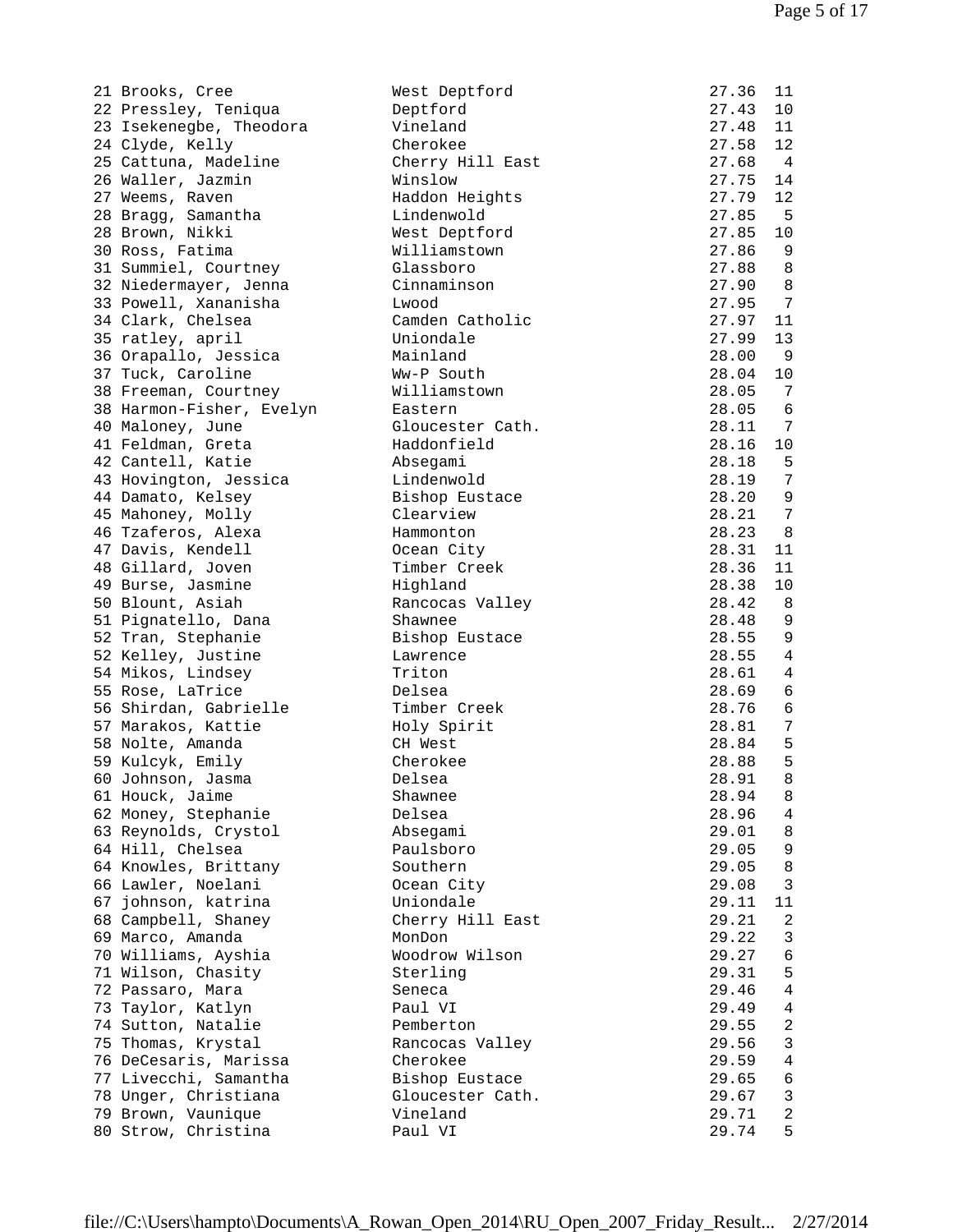| 81 Brown, Terri         | Clayton          | 29.77 | 10          |
|-------------------------|------------------|-------|-------------|
| 81 DiDonato, Jacqueline | Holy Spirit      | 29.77 | 3           |
| 83 Reinhold, Maggie     | Seneca           | 29.79 | 5           |
| 84 Williams, Lea        | Ww-P South       | 29.82 | 7           |
| 85 Mersiowsky, Helen    | Sterling         | 29.92 | 5           |
| 86 Shaw, Sheama         | Hammonton        | 29.97 | 3           |
| 87 Faulkner, Natasha    | Holy Cross       | 30.56 | 3           |
| 88 Jenkins, Rashonna    | Camden           | 31.00 | 2           |
| 89 Lee, Ayisha          | Paulsboro        | 31.01 | 4           |
| 90 Berry, Shayna        | Holy Cross       | 31.18 | 6           |
| 91 Jones, Stephanie     | Clayton          | 31.19 | 2           |
| 92 Small, Carol         | Clayton          | 31.36 | $\mathbf 1$ |
| 93 Lewis, Kristen       | Vineland         | 31.47 | 2           |
| 94 Kimble, Brooke       | Salem            | 31.54 | 6           |
| 94 Monroe, Jamesia      | Pemberton        | 31.54 | 2           |
| 96 Poinsett, Meghan     | Salem            | 31.57 | 6           |
| 97 Busciglio, Juliann   | Toms River North | 31.76 | 1           |
| 98 patterson, kimi      | Uniondale        | 31.81 | 7           |
| 99 Germaniq, Mary       | Holy Spirit      | 31.93 | 3           |
| 100 Blue, Megan         | Toms River North | 32.14 | 1           |
| -- Wilson, Audrey       | Deptford         | DQ    | 14          |

Girls 800 Meter Run

| Name                   | Year School      | Seed Finals |         |
|------------------------|------------------|-------------|---------|
|                        |                  |             |         |
| 1 Smith, Jillian       | Southern         |             | 2:16.46 |
| 2 Tetreault, Allison   | Moorestown       |             | 2:19.48 |
| 3 Brown, Keri          | Seneca           |             | 2:20.68 |
| 4 Hawkey, Allison      | Rancocas Valley  |             | 2:20.93 |
| 5 Patrick, Alexis      | Southern         |             | 2:21.09 |
| 6 Bergin, Kate         | Southern         |             | 2:22.97 |
| 7 Showers, Ashley      | Cherry Hill East |             | 2:23.29 |
| 8 Showers, Missy       | Cherry Hill East |             | 2:24.67 |
| 9 Bohi, Mary           | Seneca           |             | 2:25.68 |
| 10 Prevard, Rochelle   | Winslow          |             | 2:26.25 |
| 11 Goldstein, Lauren   | Moorestown       |             | 2:26.27 |
| 12 Bisceglia, Brittney | Delsea           |             | 2:27.03 |
| 13 Rodgers, Kathryn    | Bishop Eustace   |             | 2:27.42 |
| 14 Marino, Amanda      | Jackson          |             | 2:27.64 |
| 15 Carlson, Rachel     | Oakcrest         |             | 2:27.70 |
| 16 Griffin, Carli      | Delsea           |             | 2:27.76 |
| 17 Gainey, Shaquanda   | Camden           |             | 2:27.98 |
| 18 Evangelist, Robyn   | Mainland         |             | 2:28.82 |
| 19 Usher, Katie        | Gloucester Cath. |             | 2:28.86 |
| 20 Maloney, Paige      | Gloucester Cath. |             | 2:28.90 |
| 21 Nardello, Dana      | Paul VI          |             | 2:28.98 |
| 22 Kott, Brooke        | Millville        |             | 2:29.31 |
| 23 Allen, Danna        | Jackson          |             | 2:29.39 |
| 24 Cosnett, Kalie      | Haddonfield      |             | 2:29.64 |
| 25 Stanek, Jessica     | West Deptford    |             | 2:29.91 |
| 26 Byrne, Rachel       | Holy Cross       |             | 2:30.13 |
| 27 Abdullah, Amira     | Timber Creek     |             | 2:30.64 |
| 28 Balgum, Abbey       | Willingboro      |             | 2:31.06 |
| 29 DiGiore, Amber      | Toms River North |             | 2:31.51 |
| 30 Solvik, Devin       | MonDon           |             | 2:31.85 |
| 31 Canderan, Rebecca   | Ocean City       |             | 2:32.26 |
| 32 Goodell, Molly      | Lawrence         |             | 2:32.29 |
| 33 O'Malley, Rebecca   | Bishop Eustace   |             | 2:32.60 |
| 34 O'Connor, Kelsey    | Ww-P South       |             | 2:33.38 |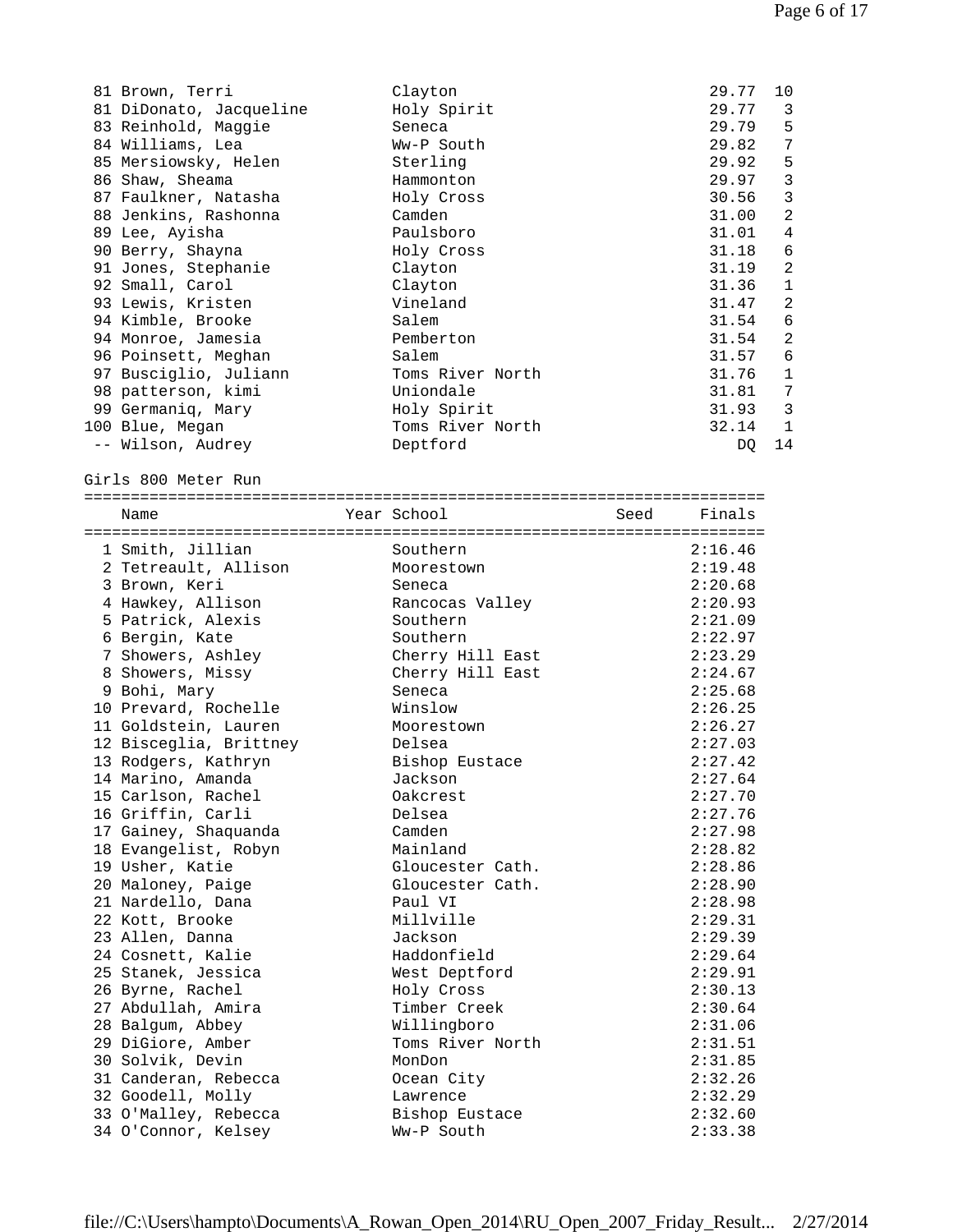35 Amendolia, Alexandra Hammonton 2:33.39 36 Barclay, Cindy 37 Ambrogi, Kelley 38 Gorczynski, Meghan 39 Harris, Christian 40 Figueroa, Latifa 41 Barber, Becky 42 Watson, Kelly 43 Szulewski, Erin 44 Yan, Jessica 45 Rugino, Angela 46 Newcomb, Kelly 47 McClernan, Shannon 48 Stansbury, Amy 49 Fann, Vanessa 50 Stapleton, Samantha 51 King, Alexis 52 wilson, crystal 53 Rivera, Marielena 53 Colligan, Lyndsey 55 Scott, Carlie 56 Kennelly, Jacqueline 57 Mutazz, Tiye 58 Tasker, Carly 59 McNally, Danielle 60 Holt, Lauren 61 Huenke, Emily 62 Minehan, Kaitlyn 63 Lavell, Emily 64 Dougherty, Kelsie 65 Pedrick, Mary 66 Cote, Alayna 67 Tolbert, Myah 68 Sepulveda, Eva 69 Rawls, Jennifer 70 LoPresti, Anna 71 Flynn, Brandi 72 Darbee, Liz 73 Serrano, Yolanda 74 Petronglo, Kaitlyn 75 Hernandez, Sharena 76 Garretson, Rebecca 77 Wedderburn, Lyashia 78 Diemer, Claire 79 Dear, Alison 80 Smaniotto, Jill 81 Jones, Alison 82 Radlinger, Stephanie 83 Daplyn, Lauren 84 Smith, Kori 85 Hanafy, Hadeer 86 Brocco, Talia 87 Migdalias, Christina 88 Davis, Nakeema 89 Brownlee, Beverlee 90 Stevens, Kia 91 Nunez, Mackenzie 92 Kooistra, Sarah 93 Clay, Keileesha 94 DiCrescenzo, Heather

| Hammoncon        | 2 . 3 . 3 . 3 |
|------------------|---------------|
| Ww-P South       | 2:33.45       |
| Paul VI          | 2:33.82       |
| Highland         | 2:34.24       |
| Moorestown       | 2:34.26       |
|                  |               |
| Salem            | 2:34.30       |
| Haddonfield      | 2:34.33       |
| Lawrence         | 2:34.65       |
| Williamstown     | 2:34.67       |
| Ww-P South       | 2:34.72       |
| Toms River North | 2:34.84       |
| Toms River North | 2:34.94       |
| Shawnee          | 2:35.04       |
| Cherokee         | 2:35.14       |
|                  |               |
| Pemberton        | 2:35.37       |
| Williamstown     | 2:35.58       |
| Woodrow Wilson   | 2:35.61       |
| Uniondale        | 2:36.44       |
| Lindenwold       | 2:36.50       |
| Cherokee         | 2:36.50       |
| West Deptford    | 2:36.64       |
| Toms River North | 2:36.96       |
| Willingboro      | 2:36.97       |
| Vineland         | 2:37.67       |
|                  |               |
| Ocean City       | 2:37.77       |
| Seneca           | 2:38.06       |
| Absegami         | 2:38.18       |
| Ocean City       | 2:38.41       |
| Bishop Eustace   | 2:38.54       |
| Rancocas Valley  | 2:38.60       |
| Timber Creek     | 2:38.93       |
| Williamstown     | 2:39.02       |
| Lindenwold       | 2:39.07       |
|                  |               |
| Mainland         | 2:39.48       |
| Triton           | 2:39.56       |
| Mainland         | 2:39.67       |
| Lindenwold       | 2:39.75       |
| Lawrence         | 2:39.94       |
| Sterling         | 2:40.22       |
| Schalick         | 2:40.34       |
| Schalick         | 2:41.11       |
| Hammonton        | 2:41.72       |
| Lwood            | 2:42.63       |
|                  | 2:42.85       |
| Cherry Hill East |               |
| Clearview        | 2:43.78       |
| Millville        | 2:44.21       |
| Oakcrest         | 2:44.29       |
| Sterling         | 2:44.81       |
| Vineland         | 2:45.05       |
| Absegami         | 2:45.27       |
| Raritan          | 2:46.00       |
| West Deptford    | 2:46.18       |
|                  | 2:47.15       |
| CH West          |               |
| Camden           | 2:47.50       |
| Willingboro      | 2:47.52       |
| Sterling         | 2:47.90       |
| Raritan          | 2:48.58       |
| Clearview        | 2:48.65       |
| Schalick         | 2:48.96       |
| Triton           | 2:49.12       |
|                  |               |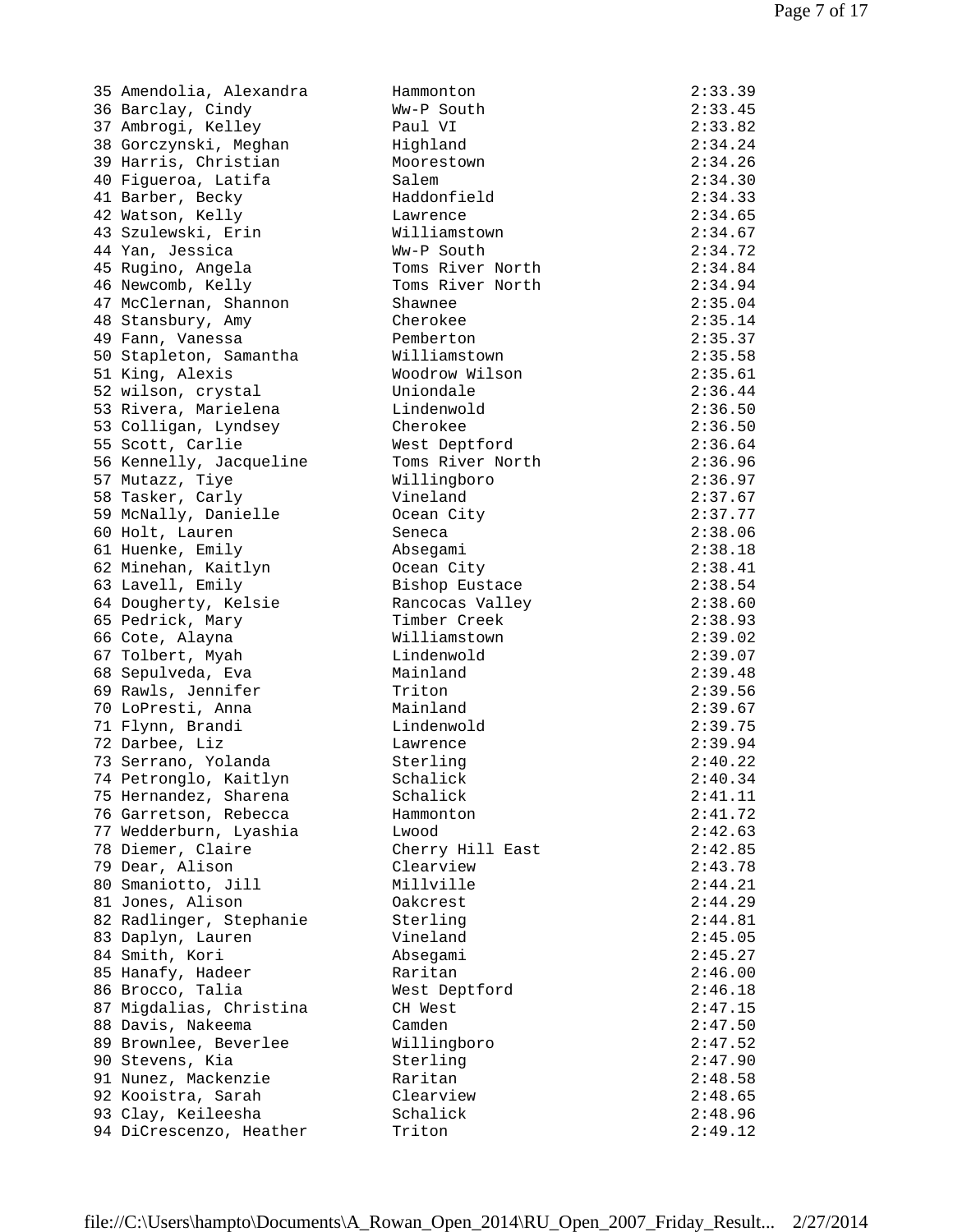| 95 Kolbe, Candice                | Timber Creek     |      | 2:50.36 |
|----------------------------------|------------------|------|---------|
| 96 Pullion, Chelsea              | Holy Cross       |      | 2:50.74 |
| 97 Lam, Melody                   | Glassboro        |      | 2:51.59 |
| 98 Dolbow, Stephanie             | Woodstown        |      | 2:55.08 |
| 99 Juniad, Anna                  | Camden Catholic  |      | 2:56.74 |
| 100 Price, Anna                  | Woodstown        |      | 2:57.87 |
| 101 Swink, Miesha                | Pemberton        |      | 3:02.49 |
| 102 Redel, Rebecca               | Vineland         |      | 3:02.71 |
|                                  |                  |      |         |
| Girls 1600 Meter Run E. Mt. Land |                  |      |         |
|                                  |                  |      |         |
| Name                             | Year School      | Seed | Finals  |
|                                  |                  |      |         |
| 1 Goetschius, Amanda             | Delsea           |      | 4:59.54 |
| 2 Cattuna, Theresa               | Cherry Hill East |      | 5:01.52 |
| 3 Rogers, Brianna                | Moorestown       |      | 5:07.97 |
| 4 Kellner, Katie                 | Ww-P South       |      | 5:10.59 |
| 5 Ruiz, Maria                    | Williamstown     |      | 5:11.96 |
| 6 Hall, Marielle                 | Haddonfield      |      | 5:14.56 |
| 7 Deckert, Ashley                | Delsea           |      | 5:14.93 |
| 8 Levin, Jessica                 | Moorestown       |      | 5:24.15 |
| 9 Prendergast, Gabi              | Highland         |      | 5:25.80 |
| 10 Flynn, Megan                  | Robbinsville     |      | 5:26.10 |
| 11 Carabello, Angelica           | Vineland         |      | 5:27.62 |
| 12 Ceniccola, Anna               | Ocean City       |      | 5:27.78 |
| 13 Lewis, Kristen                | Cherokee         |      | 5:28.05 |
| 14 Jordan, Stephanie             | Moorestown       |      | 5:28.19 |
| 15 Rollins, Molly                | Cinnaminson      |      | 5:29.13 |
|                                  |                  |      |         |
| 16 Solvik, Devin                 | MonDon           |      | 5:29.81 |
| 17 Neely, Colleen                | Bishop Eustace   |      | 5:35.12 |
| 18 Simpson, Kathryn              | Rancocas Valley  |      | 5:36.61 |
| 19 Hsieh, Tiffany                | Ww-P South       |      | 5:40.16 |
| 20 Tobiasen, Catherine           | Mainland         |      | 5:40.53 |
| 21 Kearns, Maggie                | Cherokee         |      | 5:41.22 |
| 22 Meyer, Alexander              | Sterling         |      | 5:43.17 |
| 23 Casares, Alex                 | Absegami         |      | 5:43.46 |
| 24 Hagarty, Kaitlyn              | Bishop Eustace   |      | 5:44.32 |
| 25 Busciglio, Juliann            | Toms River North |      | 5:44.85 |
| 26 Malloy, Kelly                 | Bishop Eustace   |      | 5:45.68 |
| 27 Dott, Tori                    | Gloucester Cath. |      | 5:45.79 |
| 28 Stoneback, Stephanie          | Eastern          |      | 5:46.04 |
| 29 Kearns, Kristen               | Cherokee         |      | 5:47.69 |
| 30 Evangelist, Robyn             | Mainland         |      | 5:47.89 |
| 31 Reagan, Kristen               | Shawnee          |      | 5:48.19 |
| 32 Dutra, Barbara                | Oakcrest         |      | 5:48.33 |
| 33 Dole, Amanda                  | Clearview        |      | 5:48.38 |
| 34 Penza, Megan                  | Glassboro        |      | 5:49.35 |
| 35 Birchmeier, Katie             | Ocean City       |      | 5:50.32 |
| 36 Hewitt, Sara                  | Haddonfield      |      | 5:51.45 |
| 37 Hayes, Erin                   | Robbinsville     |      | 5:53.18 |
| 38 Nafziger, Amber               | Lwood            |      | 5:54.88 |
| 39 Kusza, Natalie                | Cherry Hill East |      | 5:55.67 |
| 40 Mathis, Kristin               | Williamstown     |      | 5:56.12 |
| 41 Owens, Danielle               | Vineland         |      | 5:56.29 |
| 42 Barr, Kim                     | Shawnee          |      | 5:57.32 |
| 43 Krause, Alyson                | West Deptford    |      | 5:58.42 |
| 44 Tolbert, Myah                 | Lindenwold       |      | 5:59.52 |
| 45 Filippello, Lauren            | Highland         |      | 5:59.86 |
| 46 McFerren, Melissa             | Hammonton        |      | 6:00.09 |
| 47 Bannister, Brittany           | Williamstown     |      | 6:01.08 |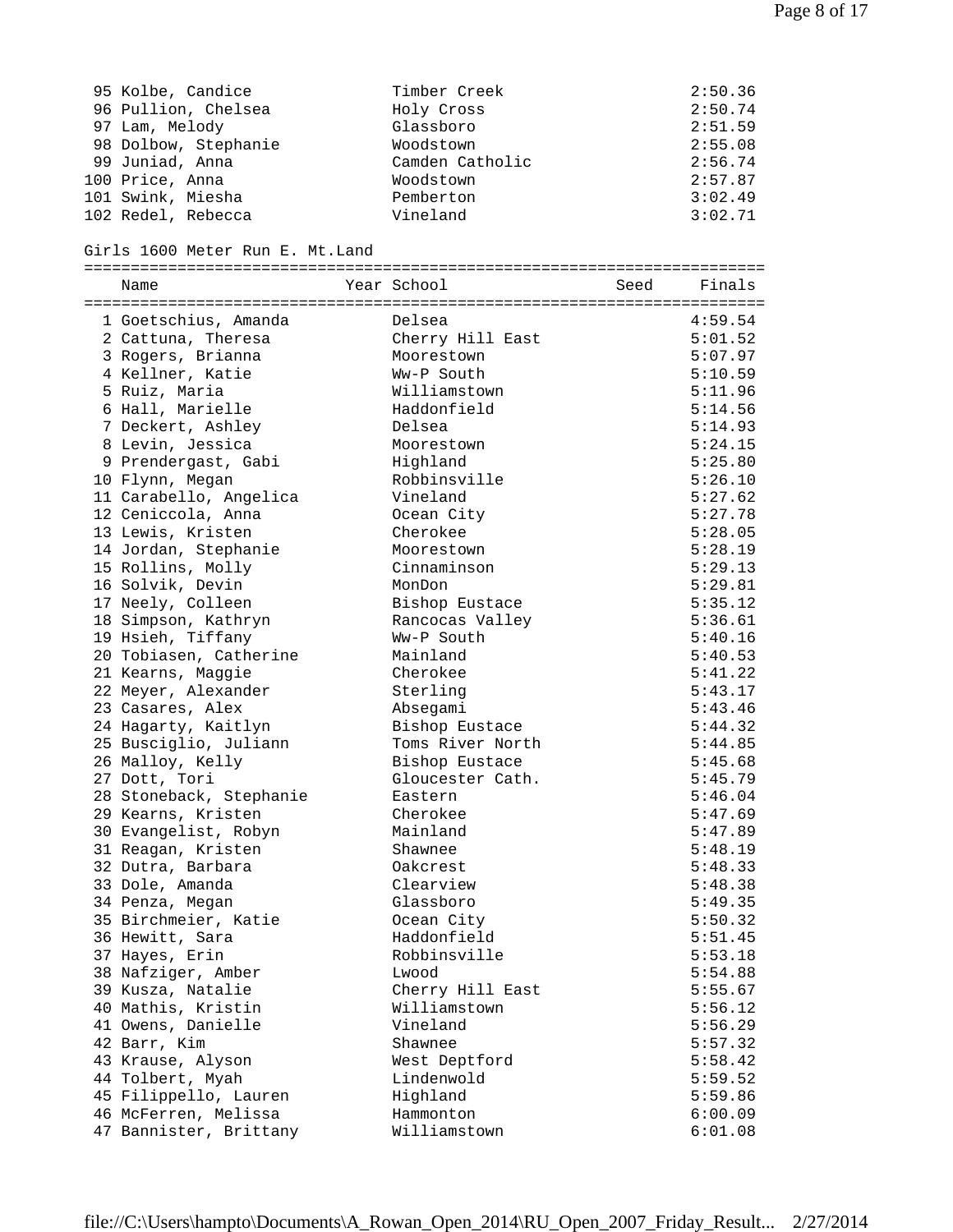| 1 Tauro, Danielle     | Southern         | 9:47.10        |
|-----------------------|------------------|----------------|
| Name                  | Year School      | Finals<br>Seed |
| Girls 3000 Meter Run  |                  |                |
| 84 Mantey, Faustina   | Lindenwold       | 7:11.77        |
| 83 Pritchett, Telia   | Camden           | 7:04.01        |
| 82 O'Donnell, Gwen    | Timber Creek     | 6:52.76        |
| 81 McKeffery, Andrea  | Camden Catholic  | 6:48.05        |
| 80 McKendry, Colleen  | West Deptford    | 6:47.06        |
| 79 Patton, Danielle   | CH West          | 6:44.71        |
| 78 Ingraham, Melodie  | Timber Creek     | 6:43.27        |
| 77 Breslin, Lauren    | Seneca           | 6:42.15        |
| 76 Pacione, Katie     | Camden Catholic  | 6:41.01        |
| 75 Smalls, Kristine   | Camden           | 6:38.01        |
| 74 Ferry, Amy         | Absegami         | 6:35.20        |
| 73 Benevento, Lianne  | Glassboro        | 6:34.96        |
| 72 Tracy, Nikki       | Lawrence         | 6:32.83        |
| 71 Guglielmi, Lauren  | Vineland         | 6:28.49        |
| 70 Sykes, Sandra      | Lindenwold       | 6:27.16        |
| 69 Adubato, Avia      | Raritan          | 6:27.12        |
| 68 Inaldo, Jackie     | Timber Creek     | 6:26.35        |
| 67 Juniad, Anna       | Camden Catholic  | 6:25.29        |
| 66 Seaverns, Erica    | Haddon Heights   | 6:24.37        |
| 65 Phillips, Julia    | Absegami         | 6:23.53        |
| 64 Gray, Kylie        | Haddon Heights   | 6:22.29        |
| 63 Massari, Natalie   | West Deptford    | 6:21.90        |
| 62 McClone, Elizabeth | Triton           | 6:21.54        |
| 61 Mitchell, Taylor   | Millville        | 6:21.52        |
| 60 Chezik, Catherine  | Paul VI          | 6:19.85        |
| 59 Young, Tiffany     | Paulsboro        | 6:16.93        |
| 58 Gonzales, Mary     | Paul VI          | 6:13.58        |
| 57 Harvey, Shelia     | Deptford         | 6:13.54        |
| 56 Hudrick, Bridget   | Triton           | 6:12.56        |
| 55 Whissell, Emily    | Wild. Cath.      | 6:10.61        |
| 54 Keller, Jaclyn     | Delsea           | 6:10.48        |
| 53 Zhou, Ting-Ting    | Ww-P South       | 6:10.19        |
| 52 Devereaux, Paige   | Seneca           | 6:08.48        |
| 51 Wroblewski, Carly  | Triton           | 6:05.35        |
| 50 Blue, Megan        | Toms River North | 6:04.62        |
| 49 MACCARONE, Gina    | Paulsboro        | 6:02.50        |

| 1 Tauro, Danielle       | Southern         | 9:47.10  |
|-------------------------|------------------|----------|
| 2 Peacock, Jena         | Olma             | 10:42.61 |
| 3 Short, Megan          | Timber Creek     | 10:43.74 |
| 4 Bier, Kim             | Shawnee          | 10:44.05 |
| 5 Armstrong, Kate       | Southern         | 10:47.84 |
| 6 White, Melissa        | Shawnee          | 10:50.19 |
| 7 Weeks, Alison         | Cherokee         | 10:55.16 |
| 8 Goble, Jackie         | Cherry Hill East | 10:59.82 |
| 9 Panzenhagen, Morgan   | Shawnee          | 11:02.83 |
| 10 Bresnahan, Emily     | Cinnaminson      | 11:05.24 |
| 11 Dalsey, Elizabeth    | West Deptford    | 11:06.07 |
| 12 McGlinchey, Meghan   | West Deptford    | 11:06.47 |
| 13 Wuko, Tara           | Wild. Cath.      | 11:07.91 |
| 14 Lowinger, Laura      | Cherokee         | 11:08.06 |
| 15 Cavallo, Amanda      | MonDon           | 11:12.34 |
| 16 Wojciechowski, Karen | Paul VI          | 11:14.65 |
| 17 Avilleira, Ashley    | Jackson          | 11:17.63 |
| 18 Manser, Gwyneth      | Cherry Hill East | 11:22.63 |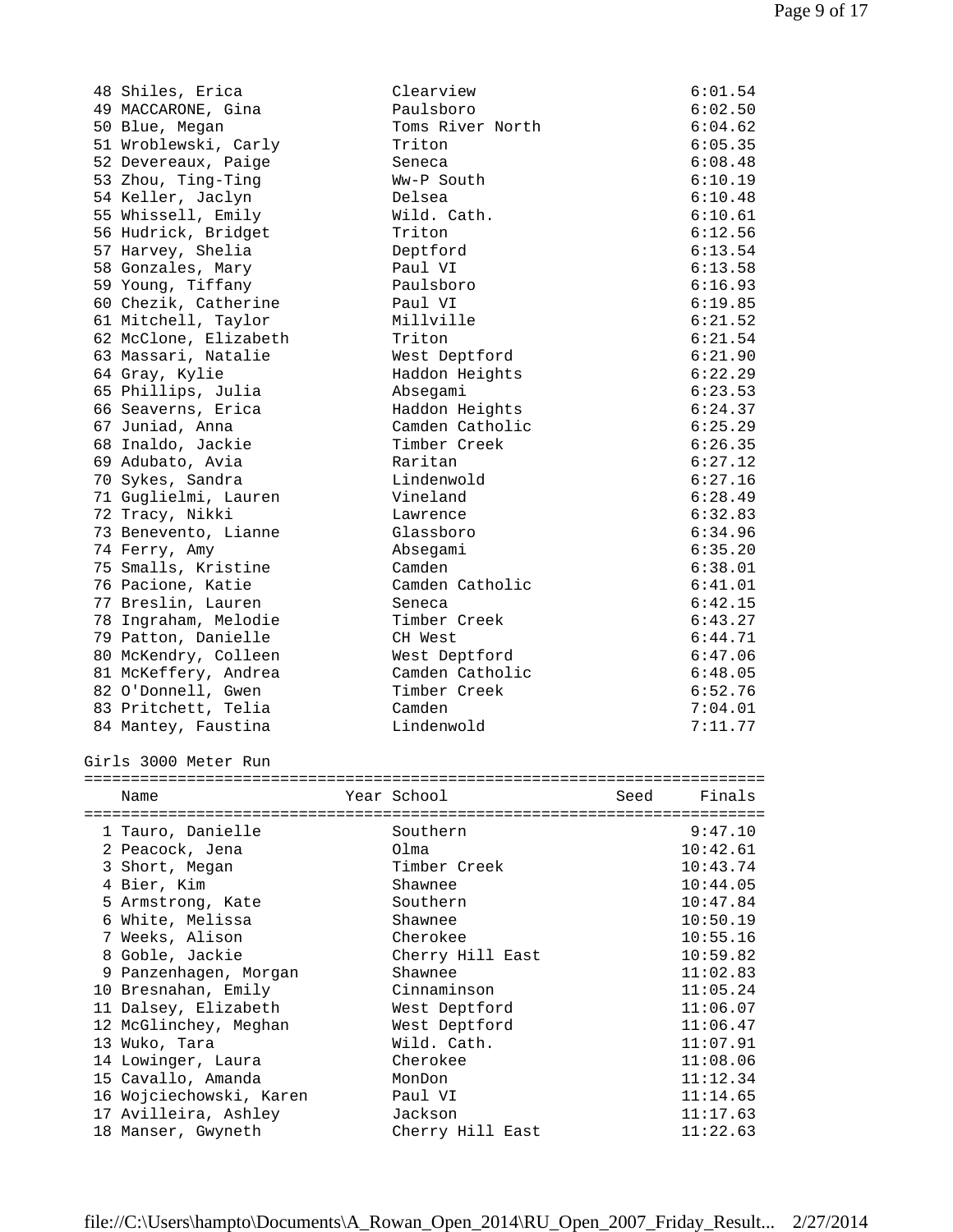| 19 Casiello, Chrissy                        | Wild. Cath.                     | 11:24.09                  |
|---------------------------------------------|---------------------------------|---------------------------|
| 20 Copeland, Shannon                        | Holy Cross                      | 11:26.45                  |
| 21 Morris, Hillary                          | Ocean City                      | 11:27.76                  |
| 22 Jackson, Kendall                         | Moorestown                      | 11:30.71                  |
| 23 Ramstad, Monica                          | Haddonfield                     | 11:31.85                  |
| 24 Borsellino, Lisa                         | Haddon Heights                  | 11:36.11                  |
| 25 Casares, Alex                            | Absegami                        | 11:38.66                  |
| 26 Wheeler, Kelsey                          | Moorestown                      | 11:43.52                  |
| 27 Tobiasen, Catherine                      | Mainland                        | 11:45.13                  |
| 28 Peoples, Alexis                          | Seneca                          | 11:46.35                  |
| 29 Fee, Emily                               | Schalick                        | 12:00.98                  |
| 30 Gettings, Sarah                          | Paul VI                         | 12:05.03                  |
|                                             |                                 |                           |
| 31 Agresta, Jordyn                          | Williamstown                    | 12:10.47                  |
| 32 Horn, Lyndsy                             | Seneca                          | 12:11.72                  |
| 33 Urie, Jessica                            | Paul VI                         | 12:13.50                  |
| 34 Brady, Christina                         | Ocean City                      | 12:14.95                  |
| 35 Abrams, Sarah                            | Seneca                          | 12:20.28                  |
| 36 MACCARONE, Gina                          | Paulsboro                       | 12:21.31                  |
| 37 Ling, Kelli                              | Highland                        | 12:22.27                  |
| 38 Zhuang, Jasmine                          | Moorestown                      | 12:25.68                  |
| 39 Falk, Natalie                            | Lawrence                        | 12:40.69                  |
| 40 Laielli, Vienna                          | Mainland                        | 12:46.74                  |
| 41 Kuebler, Tori                            | Glassboro                       | 12:55.21                  |
| 42 Stephens, Courtney                       | West Deptford                   | 12:58.27                  |
| 43 Irving, Erica                            | Triton                          | 13:05.33                  |
| 44 Nguyen, Kelly                            | Oakcrest                        | 13:08.42                  |
| 45 Heinkel, Alexandra                       | Bishop Eustace                  | 13:39.29                  |
| -- Scheuerman, Jacqueline                   | Holy Cross                      | ΝT                        |
| -- Rodriguez, Keishla                       | Schalick                        | ΝT                        |
|                                             |                                 |                           |
| Girls 100 Meter Hurdles                     |                                 |                           |
| Name                                        | Year School<br>Seed             | Prelims<br>H#.            |
|                                             |                                 |                           |
| Preliminaries                               |                                 |                           |
| -- Thomas, Kelsey                           | CH West                         | SCR                       |
| 1 Clybourn, Brittany                        | Oakcrest                        | 14.89q 1                  |
| 2 Knowles, Brittany                         | Southern                        | $15.46q$ 3                |
| 3 DeVaughn, Jennifer                        | Moorestown                      | 15.97q<br>8               |
| 4 Davis, Ayana                              | Holy Cross                      | 5<br>16.04q               |
| 5 DiBiase, Jenna                            | Lenape                          | 16.12q<br>6               |
| 6 Kilson, Lauren                            | Clearview                       | 16.14q<br>1               |
| 6 Cunegin, Laura                            | Paulsboro                       | 16.14q<br>3               |
| 8 Scott, Sakinah                            | Williamstown                    | 16.15q<br>$\bf 4$         |
| 9 Lendor, Danai                             | Lawrence                        | 16.28<br>8                |
|                                             | Bordentown                      |                           |
| 10 Hazlett, Stephanie                       |                                 | 16.35<br>2<br>16.38       |
| 11 Reynolds, Crystol                        | Absegami                        | 3                         |
| 12 Fortune, Kelly                           | Jackson                         | $\sqrt{2}$<br>16.47       |
| 13 Johnson, Rosalee                         | Holy Cross                      | 16.54<br>7                |
| 14 Terwilliger, Melissa                     | Ocean City                      | 16.62<br>$\overline{4}$   |
| 15 Schweiger, Erin                          | Toms River North                | 2<br>16.70                |
| 16 Dunckley, Melissa                        | Schalick                        | 5<br>16.74                |
| 17 Pierce, Je'keirah                        | Millville                       | $\boldsymbol{7}$<br>16.90 |
| 18 Stephenson, Melissa                      | Vineland                        | 8<br>17.02                |
| 19 Klemic, Kristen                          | Mainland                        | 17.06<br>6                |
| 20 Barrow, Alyssa                           | Millville                       | 17.43<br>4                |
| 21 Cintron, Maria                           | Glassboro                       | 3<br>17.62                |
| 22 Macekura, Vanessa                        | Cherokee                        | 17.65<br>1                |
| 23 Niedermayer, Jenna<br>24 Marro, Courtney | Cinnaminson<br>Cherry Hill East | 17.72<br>6<br>3<br>17.79  |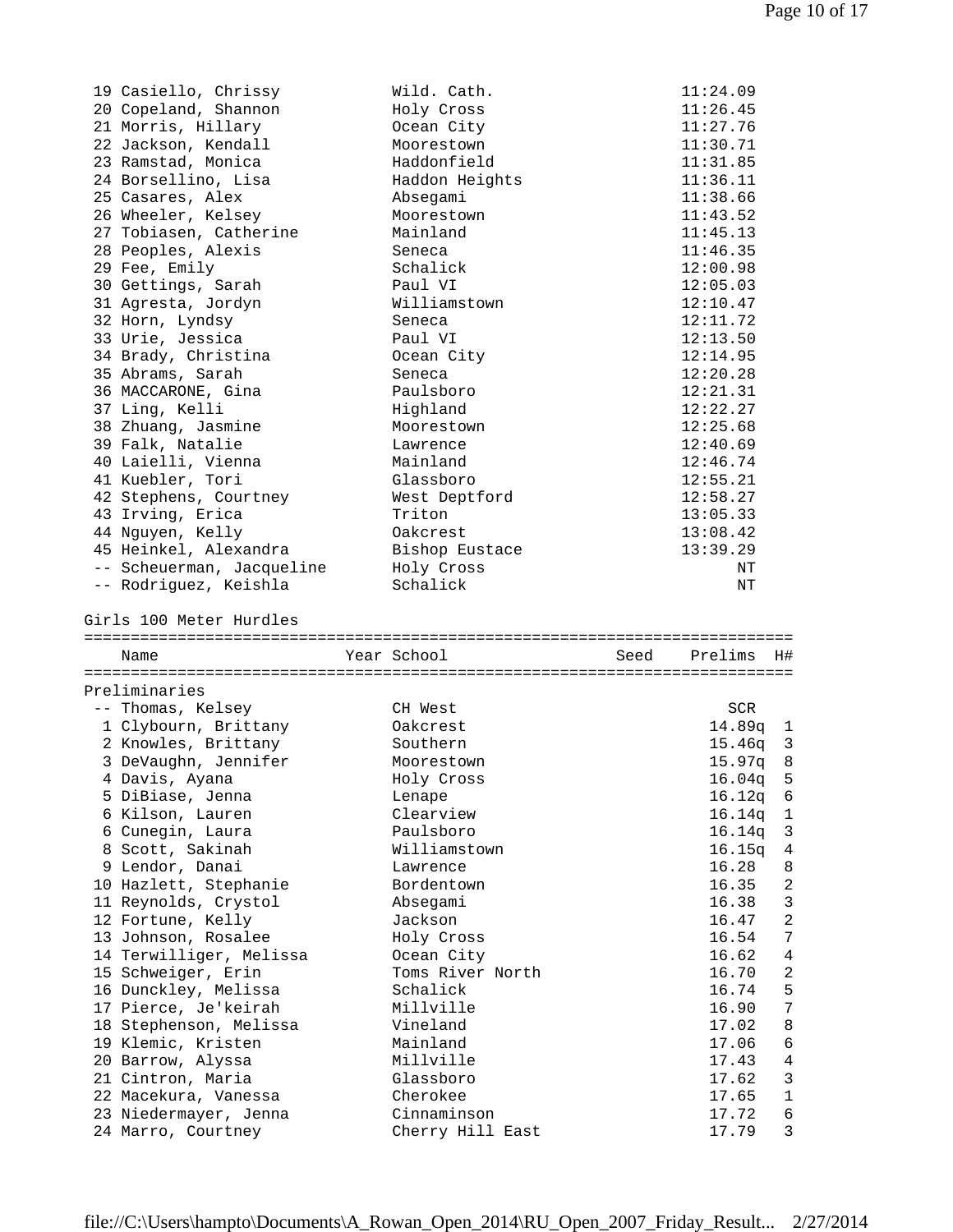|        | 25 Graham, Charlysse                  | Williamstown            |         | 17.83   | 5              |
|--------|---------------------------------------|-------------------------|---------|---------|----------------|
|        | 26 Pollard, Olivia                    | Gloucester Cath.        |         | 17.93   | 1              |
|        | 27 Gonzalez, Jill                     | Lenape                  |         | 18.00   | $\mathbf 1$    |
|        | 28 Kulcyk, Emily                      | Cherokee                |         | 18.01   | 5              |
|        | 29 Lipari, Juliet                     | Holy Spirit             |         | 18.04   | 7              |
|        | 30 LaPann, Kathryn                    | Woodstown               |         | 18.05   | $\overline{4}$ |
|        | 31 Ippolito, Jordan                   | Ocean City              |         | 18.06   | 6              |
|        | 32 DeMarco, Kristen                   |                         |         |         | 5              |
|        |                                       | Moorestown              |         | 18.16   |                |
|        | 33 Murillo, Kiana                     | Schalick                |         | 18.17   | 8              |
|        | 34 Carbone, Heather                   | MonDon                  |         | 18.41   | 8              |
|        | 35 DeBose, Alesha                     | Oakcrest                |         | 18.51   | 6              |
|        | 36 Goode, India                       | Clayton                 |         | 18.54   | 7              |
|        | 36 Arientyl, Vanessa                  | Willingboro             |         | 18.54   | 8              |
|        | 38 Pszwaro, Kristin                   | Schalick                |         | 18.55   | 6              |
|        | 38 Hunt, Damarise                     | Delsea                  |         | 18.55   | $\overline{4}$ |
|        | 40 Mc Cue, Meghan                     | Holy Cross              |         | 18.89   | 5              |
|        | 41 Boettcher, Sage                    | Ocean City              |         | 19.06   | $\mathbf{1}$   |
|        | 42 Santos, Michelle                   | Riverside               |         | 19.09   | 2              |
|        | 43 Barnum, Sarah                      | Cherry Hill East        |         | 19.19   | 5              |
|        | 44 Bianco, Katie                      | Clayton                 |         | 19.28   | 7              |
|        | 45 Watson, Jaimie                     | Cherry Hill East        |         | 19.31   | $\mathbf{1}$   |
|        |                                       |                         |         |         |                |
|        | 46 Jordan, Stephanie                  | Moorestown              |         | 19.60   | 4              |
|        | 47 Rossi, Bridget                     | Riverside               |         | 19.69   | 8              |
|        | 48 O'Reilly, Denise                   | CH West                 |         | 19.94   | $\overline{4}$ |
|        | 49 Folks, Chassity                    | Haddon Heights          |         | 19.99   | 2              |
|        | 50 Gardenhire, Paula                  | Delsea                  |         | 20.11   | 3              |
|        | 51 Valentino, Natalie                 | Woodstown               |         | 20.40   | $\mathbf{3}$   |
|        | 52 Oliver, Taylor                     | Toms River North        |         | 20.69   | $\overline{a}$ |
|        | 53 String, Heather                    | Woodstown               |         | 20.86   | $\overline{c}$ |
|        | 54 Gansert, Jenna                     | Clearview               |         | 22.00   | 7              |
|        |                                       |                         |         |         |                |
|        | Girls 100 Meter Hurdles               |                         |         |         |                |
|        |                                       |                         |         |         |                |
|        | Name                                  | Year School             | Prelims | Finals  |                |
|        |                                       |                         |         |         |                |
| Finals |                                       |                         |         |         |                |
|        | 1 Clybourn, Brittany                  | Oakcrest                | 14.89   | 15.60   |                |
|        | 2 Knowles, Brittany                   | Southern                | 15.46   | 15.64   |                |
|        | 3 Davis, Ayana                        | Holy Cross              | 16.04   | 15.84   |                |
|        | 4 Scott, Sakinah                      | Williamstown            | 16.15   | 15.92   |                |
|        | 5 Cunegin, Laura                      | Paulsboro               | 16.14   | 15.99   |                |
|        | 6 DiBiase, Jenna                      | Lenape                  | 16.12   | 16.18   |                |
|        | 7 DeVaughn, Jennifer                  | Moorestown              | 15.97   | 16.37   |                |
|        | 8 Kilson, Lauren                      | Clearview               | 16.14   | 16.67   |                |
|        |                                       |                         |         |         |                |
|        | Girls 400 Meter Hurdles               |                         |         |         |                |
|        |                                       |                         |         |         |                |
|        | Name                                  | Year School             | Seed    | Finals  | H#             |
|        |                                       |                         |         |         |                |
|        |                                       |                         |         |         |                |
|        | 1 Smalls, Kamice                      | Camden                  |         | 1:05.76 | 6              |
|        | 2 Lendor, Danai                       | Lawrence                |         | 1:06.62 | 6              |
|        | 3 Dunckley, Melissa                   | Schalick                |         | 1:09.16 | 6              |
|        | 4 O'Donnell, Maureen                  | Haddonfield             |         | 1:09.21 | 5              |
|        | 5 Marro, Meghan                       | Cherry Hill East        |         | 1:09.29 | 6              |
|        | 6 Johnson, Rosalee                    | Holy Cross              |         | 1:09.86 | 5              |
|        | 7 Henry, Kayla                        | Winslow                 |         | 1:10.01 | 6              |
|        | 8 Bradley, Kristen                    | Shawnee                 |         | 1:10.29 | 6              |
|        | 9 Favat, Jeana                        | Eastern                 |         | 1:10.48 | 5              |
|        | 10 Baker, Kelly<br>11 Williams, Linda | Cinnaminson<br>Schalick |         | 1:10.95 | $\mathbf{3}$   |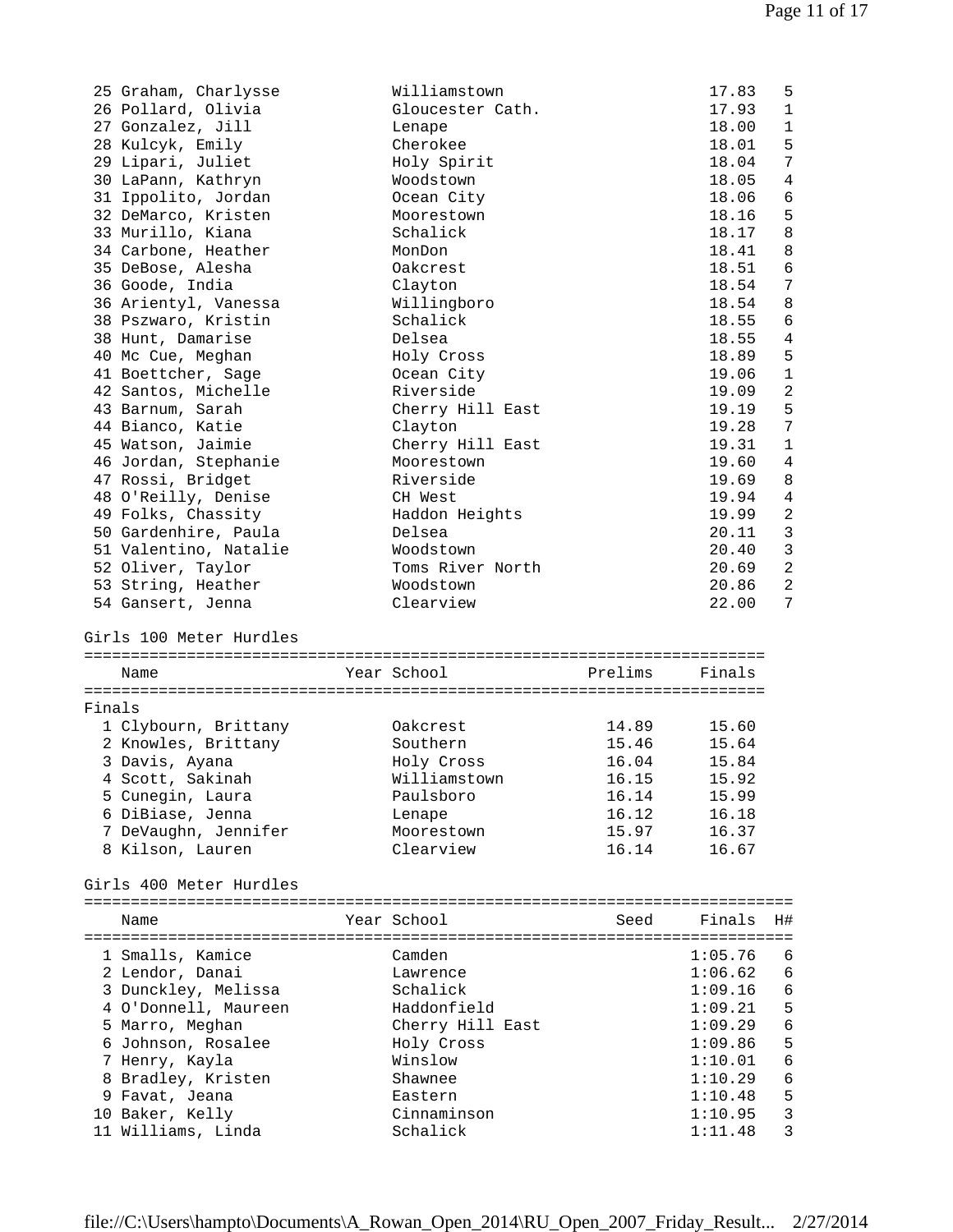| 12 Lamey, Alissa                        | Mainland                  | 1:11.73            | 5              |
|-----------------------------------------|---------------------------|--------------------|----------------|
| 13 Lista, Annette                       | Hammonton                 | 1:11.74            | 4              |
| 14 Hughes, India                        | Cherokee                  | 1:12.50            | 4              |
| 15 Lenkowski, Cassandra                 | Clearview                 | 1:12.83            | 3              |
| 16 Cunegin, Laura                       | Paulsboro                 | 1:13.51            | $\epsilon$     |
| 17 Graham, Charlysse                    | Williamstown              | 1:13.83            | $\mathbf{3}$   |
| 18 Coleburn, Sheritta                   | Haddon Heights            | 1:13.85            | $\mathbf{3}$   |
| 19 Peak, Elizabeth                      | Holy Cross                | 1:14.16            | 5              |
| 20 Mc Cue, Meghan                       | Holy Cross                | 1:14.19            | $\overline{a}$ |
| 21 DeMarco, Kristen                     | Moorestown                | 1:14.26            | 4              |
| 22 Hunt, Damarise                       | Delsea                    | 1:14.41            | 4              |
| 23 Hanafy, Hadeer                       | Raritan                   | 1:14.77            | 4              |
| 24 Murillo, Kiana                       | Schalick                  | 1:15.07            | $\overline{c}$ |
| 25 Thomas, Tierra                       | Camden                    | 1:15.17            | $\mathbf 1$    |
| 26 Justice, Amanda                      | Cherokee                  | 1:15.26            | $\mathbf{3}$   |
| 27 Peacock, Keri                        | Haddon Heights            | 1:15.36            | $\sqrt{2}$     |
| 28 Gutierrez, Camila                    | Oakcrest                  | 1:15.62            | $\sqrt{2}$     |
| 29 Bythell, Kaylee                      | Raritan                   | 1:16.08            | $\overline{a}$ |
|                                         |                           |                    | 3              |
| 30 Hicks, Shaina                        | CH West                   | 1:16.83            |                |
| 31 Montague, Rachel                     | Cherokee                  | 1:17.05            | 4              |
| 32 Warren, Laura                        | Triton                    | 1:17.14            | $\mathbf{1}$   |
| 33 DeBose, Alesha                       | Oakcrest                  | 1:17.35            | 1              |
| 34 Lipari, Juliet                       | Holy Spirit               | 1:17.67            | $\overline{4}$ |
| 35 Martinez, Romina                     | CH West                   | 1:17.82            | $\mathbf{1}$   |
| 36 Montagna, Caroline                   | Vineland                  | 1:18.27            | $\mathbf{1}$   |
| 37 Smalls, Rayelle                      | Oakcrest                  | 1:18.72            | $\mathbf 1$    |
| 38 Clark, Victoria                      | Woodrow Wilson            | 1:18.77            | $\overline{c}$ |
| 39 Collins, Nicole                      | Raritan                   | 1:18.94            | $\mathbf 1$    |
| 40 Jiles, Brend                         | Paulsboro                 | 1:20.22            | 6              |
| 41 LoPresti, Anna                       | Mainland                  | 1:21.16            | 3              |
|                                         |                           |                    |                |
| Girls 2000 Meter Steeplechase B. Ross   |                           |                    |                |
| Name                                    | Year School<br>Seed       | Finals             |                |
|                                         |                           |                    |                |
| 1 Higginson, Ashley                     | Colts Neck                | 6:50.39            |                |
| 2 Flott, Allie                          | Colts Neck                | 7:30.66            |                |
| 3 Ruiz, Maria                           | Williamstown              | 7:39.05            |                |
| 4 Arnold, Megan                         | Timber Creek              | 7:39.09            |                |
| 5 Callan, Chelsea                       | Raritan                   | 7:53.28            |                |
| 6 Romaniak, Katie                       | Paul VI                   | 8:02.60            |                |
| 7 Norato, Gina                          | Robbinsville              | 8:13.04            |                |
| 8 MacFarlane, Deirdre                   | Paul VI                   | 8:25.02            |                |
| 9 Levinson, Kate                        | Moorestown                | 8:39.39            |                |
| 10 Carlson, Rachel                      | Oakcrest                  | 8:50.23            |                |
| 11 Carbone, Heather                     | MonDon                    | 8:52.62            |                |
| 12 Bannister, Brittany                  | Williamstown              | 8:58.57            |                |
| 13 Szulewski, Erin                      | Williamstown              | 9:01.18            |                |
| 14 Taylor, Megan                        | Clearview                 | 9:02.08            |                |
| 15 Yannessa, Deb                        | Paul VI                   | 9:24.12            |                |
| 16 Murphy, Allison                      | Raritan                   | 9:29.88            |                |
| 17 Czuba, Lindsay                       | Cherokee                  | 9:30.62            |                |
| Girls 2000 Meter Steeplechase           |                           |                    |                |
|                                         |                           |                    |                |
| Name                                    | Year School<br>Seed       | Finals             |                |
|                                         |                           |                    |                |
| 1 Marro, Meghan                         | Cherry Hill East          | 8:22.20            |                |
| 2 Bythell, Kaylee<br>3 Mumford, Caitlin | Raritan<br>Haddon Heights | 8:39.81<br>8:44.12 |                |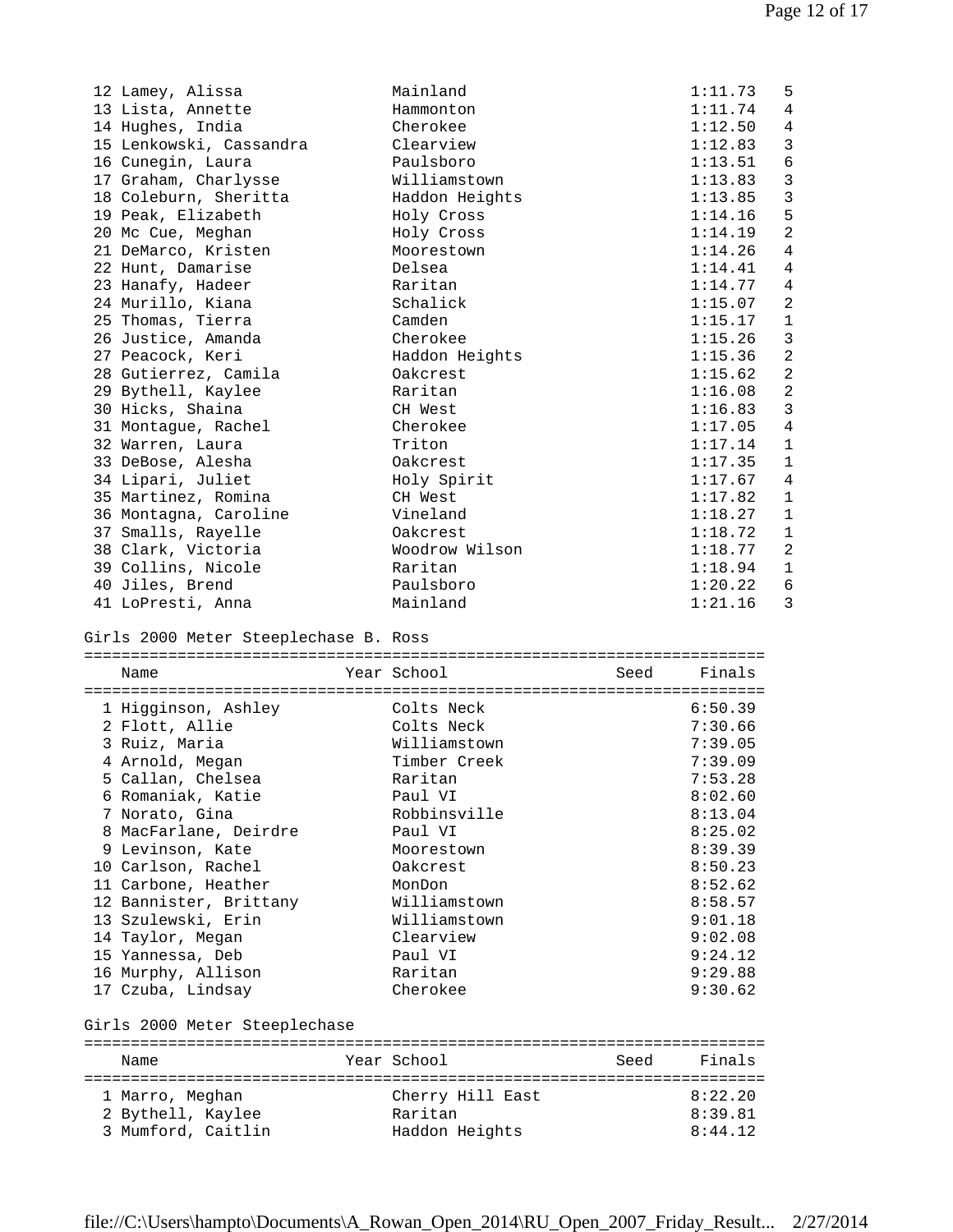| 4 Kerkendall, Katherine | Warren Hills   | 9:06.58  |
|-------------------------|----------------|----------|
| 5 Francolino, Anna      | Audubon        | 9:11.86  |
| 6 Jones, Alison         | Oakcrest       | 9:22.16  |
| 7 Dougherty, Kiley      | Bordentown     | 9:22.48  |
| 8 Bakeman, Brittany     | Bordentown     | 9:22.72  |
| 9 Francolino, Katherine | Audubon        | 9:28.05  |
| 10 Patton, Danielle     | CH West        | 9:41.27  |
| 11 Koehler, Grace       | Bishop Eustace | 9:44.41  |
| 12 Clendaniel, Alicea   | Vineland       | 9:59.94  |
| 13 Holberg, Chelsea     | Shawnee        | 10:03.26 |
| 14 Nguyen, Kelly        | Oakcrest       | 10:03.34 |
| 15 Santos, Michelle     | Riverside      | 10:05.81 |
| 16 Morris, Kristin      | Audubon        | 10:28.81 |
| 17 Bergholz, Carey      | Woodstown      | 10:29.79 |
| 18 Buckalew, Theresa    | Absegami       | 11:29.62 |
| 19 Cantell, Katie       | Absegami       | 11:30.76 |
| 20 Lenhart, Amy         | Riverside      | 12:46.72 |
| -- Miller, Maura        | Oakcrest       | DNF      |

Girls Shot Put

| Name                    | Year School      | Seed Finals  |
|-------------------------|------------------|--------------|
|                         |                  |              |
| 1 Laffan, Maureen       | Toms River North | $42 - 04.75$ |
| 2 Rothmiller, Shamira   | Glassboro        | $41 - 02.50$ |
| 3 Rybicki, Genevieve    | Olma             | $40 - 03.25$ |
| 4 Coleburn, Sophia      | Haddon Heights   | $39 - 09.50$ |
| 5 Scaramella, Stephanie | Bishop Eustace   | $39 - 06.00$ |
| 6 Campbell, Shanna      | Pemberton        | $38 - 09.00$ |
| 7 Sampson, Katrina      | Williamstown     | $36 - 01.25$ |
| 8 Sampson, Dina         | Williamstown     | $36 - 01.00$ |
| 9 Casale, Amy           | Absegami         | $35 - 08.25$ |
| 10 Miller, Laci         | Glassboro        | 34-11.25     |
| 11 Doriston, Marlie     | Mainland         | $34 - 05.25$ |
| 12 Keister, Dana        | Absegami         | $34 - 01.25$ |
| 13 Imbesi, Victoria     | Olma             | $34 - 01.00$ |
| 14 Maggioncalda, Rachel | Cherry Hill East | $33 - 10.00$ |
| 15 Williams, Tia        | Ww-P South       | $33 - 09.50$ |
| 16 Leach, Haliema       | Oakcrest         | $32 - 10.50$ |
| 17 Brown, Shanice       | Lwood            | $32 - 10.00$ |
| 18 Leach, Andria        | Lenape           | $32 - 05.25$ |
| 19 Garrett, Michelle    | Raritan          | $32 - 04.25$ |
| 20 Davis, Turquiose     | Paulsboro        | $32 - 02.00$ |
| 21 Lomonaco, Jessica    | Triton           | $31 - 07.50$ |
| 22 Hickman, Mesha       | Audubon          | $31 - 07.00$ |
| 22 Still, Leigh Ann     | CH West          | $31 - 07.00$ |
| 24 Malachefski, Katie   | MonDon           | $31 - 06.00$ |
| 25 Kicki, Caitlyn       | MonDon           | $31 - 01.25$ |
| 26 Unger, Elaina        | Gloucester Cath. | $30 - 10.00$ |
| 27 buie, kelnisha       | Haddon Heights   | $30 - 08.25$ |
| 28 barrett, jade        | Willingboro      | $30 - 07.75$ |
| 29 Maier, Kira          | Shawnee          | $30 - 05.75$ |
| 30 Muse, Christina      | Woodbury         | $30 - 04.50$ |
| 31 Acholonu, Jessica    | Timber Creek     | $30 - 04.25$ |
| 32 Rodriquez, Megan     | Pemberton        | $30 - 03.75$ |
| 33 Newman, Jamesha      | Millville        | $30 - 03.00$ |
| 34 Powell, Lydia        | Moorestown       | $30 - 01.75$ |
| 34 Pierson, Sara        | Collingswood     | $30 - 01.75$ |
| 36 Boyce, Shannon       | Raritan          | $30 - 01.50$ |
| 37 Spieker, Emily       | Cherokee         | $29 - 08.50$ |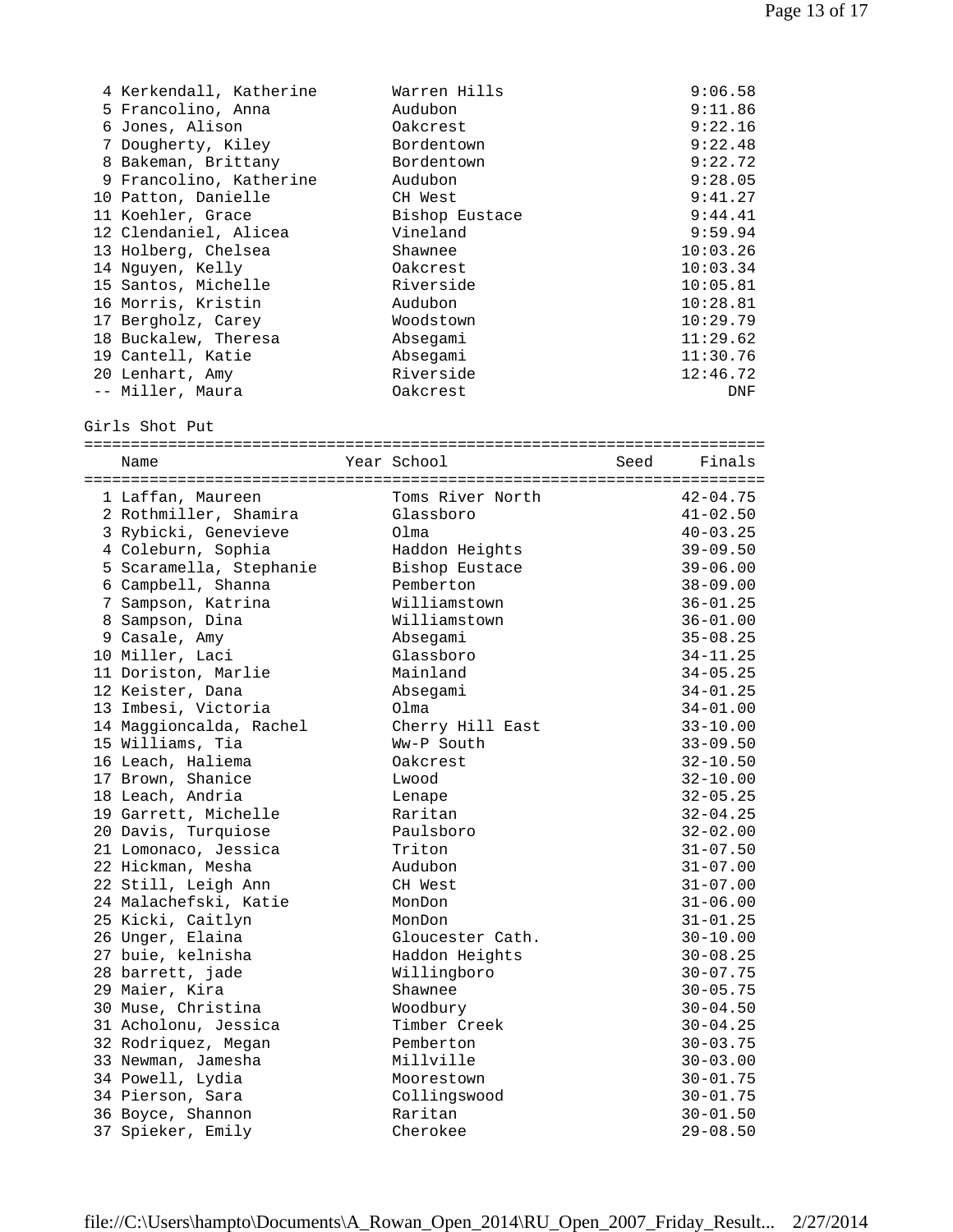38 Nobles, Rubie Camden 29-07.75 39 Wynn, Jade Deptford 29-06.50 40 Rochford, Casie Haddon Heights 29-05.75 41 Belton, Kayla Winslow 29-03.00 42 Maressa, Josie Hammonton 29-01.50 43 Crite, Shameka Paulsboro 29-01.50 44 Eades, Tatyana Delsea 28-07.50 45 Bornemann, Erin Holy Cross 28-06.75 46 Bannon, Christina Mainland 28-05.50 47 Ewing, Shannon Holy Cross 28-04.00 48 Adedeji, Oyinkan Jackson 28-02.50 49 Bynum, Denielle Timber Creek 28-02.00 50 Edwards, Taylor Winslow 28-01.00 51 Myhre, Ivrie Cinnaminson 28-00.50 52 Ward, Gracie Oakcrest 27-07.00 53 Hartman, Jessica Hammonton 27-06.25 54 Meylor, Shinae Woodrow Wilson 27-05.00 54 Morris, Davanna CH West 27-05.00 56 Boose, Kattie Schalick 27-04.00 57 Gans, Shannon Paul VI 27-02.25 58 Harris, Brittany Vineland 26-11.25 59 Heppe, Samantha Paul VI 26-11.00 60 Byrd, Destiny Highland 26-09.50 60 Bryson, Geralissa Lawrence 26-09.50 62 Wirth, Kathryn Shawnee 26-08.00 63 McCormick, Melissa Gloucester Cath. 26-05.25 64 Rivers, Maxine Ww-P South 26-02.25 65 Woods, Courtney Moorestown 26-02.00 66 Lillagore, Jess Cinnaminson 25-11.25 67 Landi, Amanda Ocean City 25-10.25 68 Bohn, Jennifer Woodstown 25-09.50 69 Miller, Becki Cherokee 25-09.25 70 Greubel, Amy Robbinsville 25-08.00 71 Collins, Aubry West Deptford 25-06.00 71 Chew, Taylour Clearview 25-06.00 73 Wilson, Lydia Buena Reg. 25-05.75 74 Johnson, Ryan Camden 25-05.00 75 May, Brittany Triton 25-02.50 76 Oliver, Christine Millville 25-02.00 77 Dolinar, Erica Deptford 25-00.50 78 Scaramella, Danielle Bishop Eustace 24-10.75 79 Wilson, Shaniqua Riverside 24-07.00 79 Lawler, Kamara Ocean City 24-07.00 81 Wildman, Jeanette Schalick 24-06.25 82 Azhir, Perisa Lawrence 24-03.25 83 Furbush, Ja'Lisa Salem 24-01.50 83 Searle, Amanda Clearview 24-01.50 85 Hwang, Kelly Cherry Hill East 24-01.00 86 Bower, Janine West Deptford 24-00.00 87 Washington, Takeasia Lwood 23-04.25 88 Jones, Jasmine Woodrow Wilson 23-02.25 89 Cabre, Michelle Riverside 22-07.00 90 Nellom, Brittany Vineland 22-01.00 91 Fenner, Jasmine Willingboro 21-10.50 92 Winchester, Stanchelle Salem 21-09.00 -- Jackson, Vanessa Toms River North FOUL Girls Discus Throw

| 32 MINCHESCEL, SCRIICHEILE | ⊃a⊥e…            |      | 41-09.00 |
|----------------------------|------------------|------|----------|
| -- Jackson, Vanessa        | Toms River North |      | FOUL     |
|                            |                  |      |          |
|                            |                  |      |          |
| Girls Discus Throw         |                  |      |          |
|                            |                  |      |          |
|                            |                  |      |          |
| Name                       | Year School      | Seed | Finals   |
|                            |                  |      |          |
|                            |                  |      |          |
|                            |                  |      |          |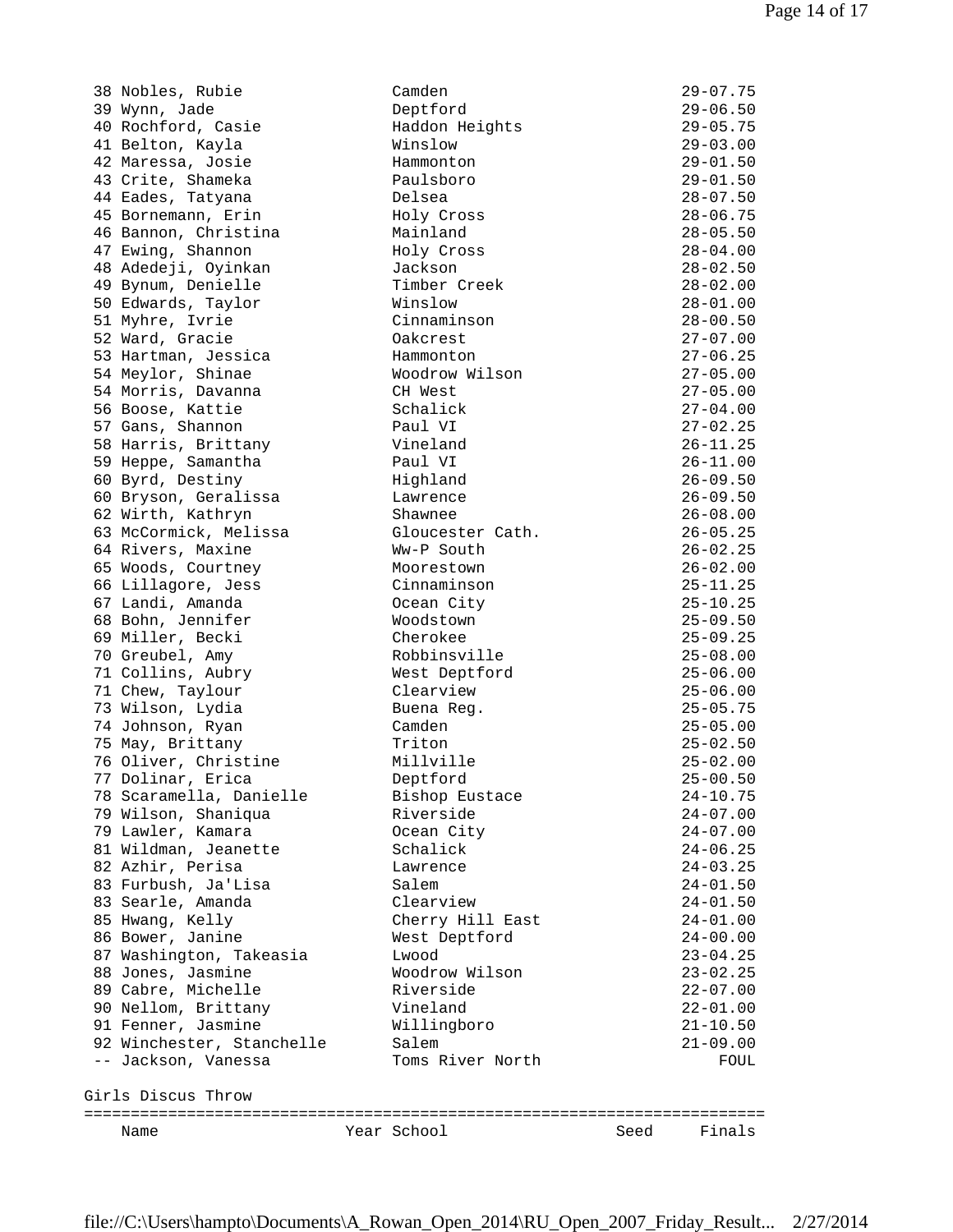| 1 Scaramella, Stephanie   | Bishop Eustace        | $116 - 06$ |
|---------------------------|-----------------------|------------|
| 2 Bolt, Brittany          | Delsea                | $105 - 09$ |
| 3 Cotton, Erika           | Cherokee              | $105 - 06$ |
| 4 Elliott, Brittany       | Lindenwold            | $104 - 04$ |
| 5 Campbell, Shanna        | Pemberton             | $98 - 10$  |
| 6 Hickman, Mesha          | Audubon               | $97 - 01$  |
| 7 King, Amanda            | Haddonfield           | $95 - 02$  |
| 8 Monroe, Ossiera         | Woodrow Wilson        | $94 - 07$  |
| 9 Laffan, Maureen         | Toms River North      | $90 - 07$  |
| 10 Radich, Nicole         | Olma                  | $89 - 07$  |
| 11 Pierson, Sara          | Collingswood          | $89 - 04$  |
| 12 Keister, Dana          | Absegami              | $89 - 03$  |
| 13 Landi, Amanda          | Ocean City            | $89 - 01$  |
| 14 Giovannitti, Leigh Ann | Paulsboro             | $88 - 10$  |
|                           |                       | $88 - 03$  |
| 15 Ball, Jessica          | Clayton<br>Ww-P South |            |
| 16 Williams, Tia          |                       | $88 - 00$  |
| 17 Leach, Andria          | Lenape                | $86 - 10$  |
| 18 Meylor, Shinae         | Woodrow Wilson        | $86 - 05$  |
| 18 Abiona, Wonu           | Williamstown          | $86 - 05$  |
| 20 Doriston, Marlie       | Mainland              | $85 - 04$  |
| 20 Davis, Turquiose       | Paulsboro             | $85 - 04$  |
| 22 Jackson, Vanessa       | Toms River North      | $85 - 02$  |
| 23 Wood, Jaclyn           | Raritan               | $84 - 11$  |
| 24 Adedeji, Oyinkan       | Jackson               | $84 - 07$  |
| 25 Robinson, Deneen       | Overbrook             | $83 - 10$  |
| 26 Eades, Tatyana         | Delsea                | $83 - 09$  |
| 27 May, Brittany          | Triton                | $82 - 09$  |
| 27 Bornemann, Erin        | Holy Cross            | $82 - 09$  |
| 27 Collazo, Amanda        | Triton                | $82 - 09$  |
| 30 Miller, Laci           | Glassboro             | $82 - 02$  |
| 31 Lawler, Kamara         | Ocean City            | $81 - 09$  |
| 32 Settle, Courtney       | Raritan               | $81 - 07$  |
| 33 Coleburn, Sophia       | Haddon Heights        | $81 - 06$  |
| 34 Newman, Jamesha        | Millville             | $81 - 04$  |
| 35 Fountain, Kiara        | Williamstown          | $80 - 09$  |
| 36 Shapiro, Emma          | Cherokee              | $80 - 04$  |
| 37 Kicki, Caitlyn         | MonDon                | $80 - 03$  |
| 38 Blascyzk, Brittany     | Shawnee               | $79 - 08$  |
| 39 Chellus, Cynthia       | Mainland              | $79 - 06$  |
| 40 Leonetti, Stephanie    | Timber Creek          | $79 - 03$  |
| 41 Hoffman, Haili         | West Deptford         | $78 - 10$  |
| 42 Carrero, Christina     | West Deptford         | $78 - 03$  |
| 43 Napolitano, Molly      | Bordentown            | $78 - 00$  |
| 44 Bryson, Geralissa      | Lawrence              | $77 - 10$  |
| 45 Imbesi, Victoria       | Olma                  | $77 - 08$  |
| 46 Dolinar, Erica         | Deptford              | $77 - 07$  |
| 46 Leach, Haliema         | Oakcrest              | $77 - 07$  |
| 48 Kain, Keirstin         | Gloucester Cath.      | $77 - 06$  |
| 49 Greubel, Amy           | Robbinsville          | $76 - 07$  |
| 50 Dickerson, Courtney    | Winslow               | $76 - 06$  |
| 51 Cintron, Kimberly      | Lindenwold            | $76 - 03$  |
| 52 Byrd, Destiny          | Highland              | $76 - 01$  |
| 53 Lobe, Lindsey          | Timber Creek          | $75 - 03$  |
| 54 Bohn, Jennifer         | Woodstown             | $74 - 03$  |
| 55 Harris, Brittany       | Vineland              | $74 - 02$  |
| 56 Maier, Kira            | Shawnee               | 74-01      |
| 57 Coleburn, Sheritta     | Haddon Heights        | $73 - 09$  |
| 58 Malachefski, Katie     | MonDon                | $73 - 06$  |
| 59 Fisher, Sarah          | Cinnaminson           | $73 - 04$  |
|                           |                       |            |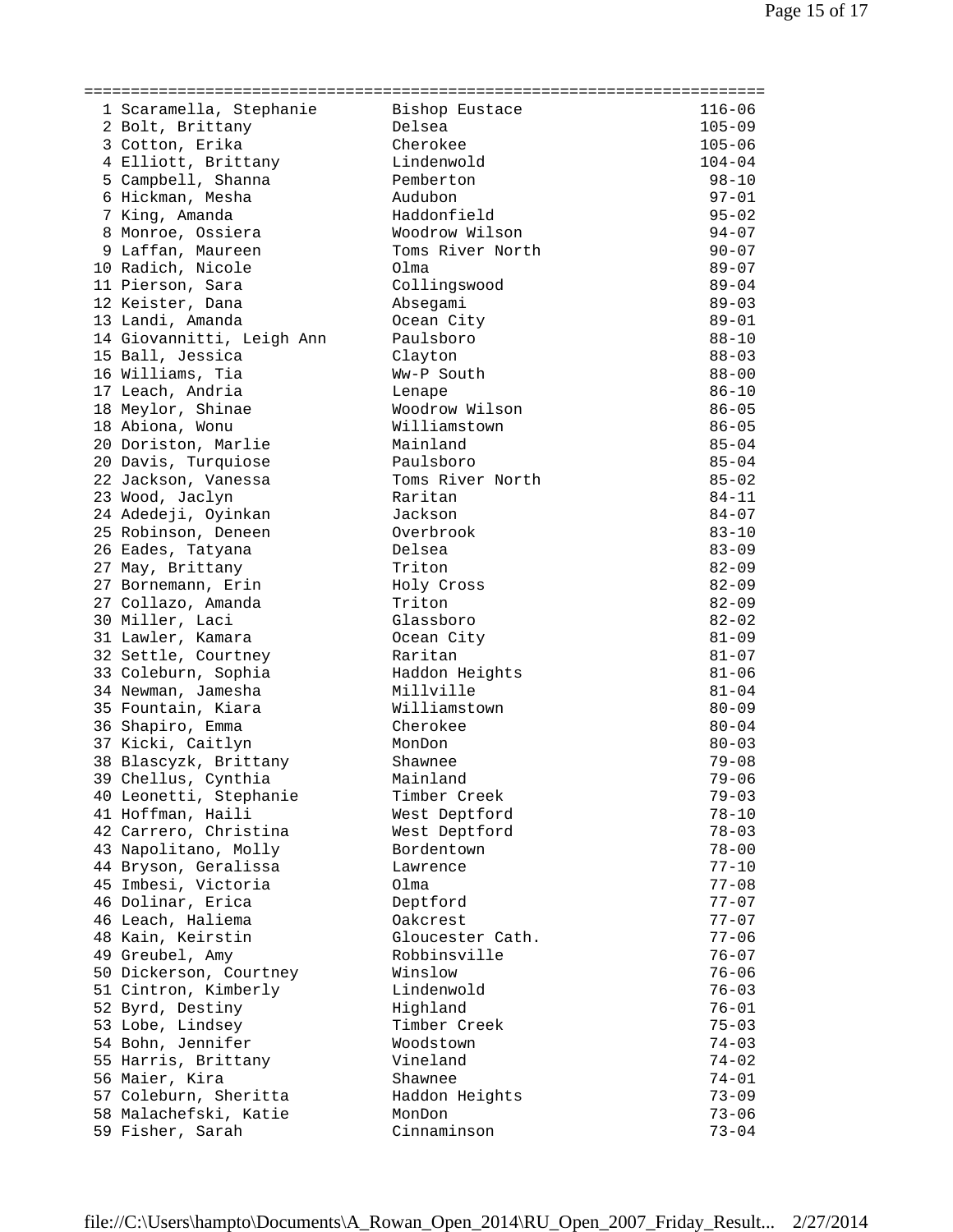| 60 Mughal, Nadia                            | Moorestown          |      | $73 - 03$              |
|---------------------------------------------|---------------------|------|------------------------|
| 61 McKelligett, Victoria                    | Clearview           |      | $72 - 10$              |
| 62 Brown, Shanice                           | Lwood               |      | $72 - 04$              |
| 63 Savoca, Emily                            | Cherry Hill East    |      | $71 - 08$              |
| 64 Vaughn, Kori                             | Holy Cross          |      | $71 - 05$              |
| 65 Johnson, Ryan                            | Camden              |      | $71 - 02$              |
| 66 Handzic, Selma                           | Cinnaminson         |      | $70 - 07$              |
| 67 Ward, Gracie                             | Oakcrest            |      | $70 - 04$              |
| 68 Pugliese, Jane                           | Audubon             |      | $70 - 00$              |
| 69 Casale, Amy                              | Absegami            |      | $69 - 02$              |
| 70 Azhir, Perisa                            | Lawrence            |      | $68 - 03$              |
| 71 Chew, Taylour                            | Clearview           |      | $68 - 01$              |
|                                             |                     |      |                        |
| 72 Marshall, Delisa                         | Winslow             |      | $66 - 04$              |
| 73 Hagerty, Megan                           | Gloucester Cath.    |      | $65 - 08$              |
| 74 Wynn, Jade                               | Deptford            |      | $65 - 05$              |
| 75 Goode, Anna                              | Clayton             |      | $64 - 07$              |
| 76 Gans, Shannon                            | Paul VI             |      | $64 - 00$              |
| 77 Boyle, Sarah                             | Schalick            |      | $61 - 03$              |
| 78 Rivers, Maxine                           | Ww-P South          |      | $59 - 10$              |
| 78 Weir, Meredith                           | Hammonton           |      | $59 - 10$              |
| 80 Kearney, Sheila                          | Haddonfield         |      | $59 - 08$              |
| 81 Scaramella, Danielle                     | Bishop Eustace      |      | $59 - 00$              |
| 82 Quinn-Jimerson, Amiya                    | Bordentown          |      | $57 - 07$              |
| 83 Wands, Carrie                            | Schalick            |      | $56 - 02$              |
| 84 Druziako, Victoria                       | Vineland            |      | $55 - 07$              |
| 84 williis, lenora                          | Willingboro         |      | $55 - 07$              |
| 86 Nobles, Rubie                            | Camden              |      | $52 - 02$              |
| -- Oliver, Christine                        | Millville           |      | FOUL                   |
| -- DeRosa, Lea                              | Moorestown          |      | FOUL                   |
| -- barrett, jade                            | Willingboro         |      | FOUL                   |
|                                             |                     |      |                        |
|                                             |                     |      |                        |
| -- Heppe, Samantha                          | Paul VI             |      | FOUL                   |
| -- Hassan, Sara                             | Woodbury            |      | FOUL                   |
|                                             |                     |      |                        |
| Girls Javelin Throw                         |                     |      |                        |
|                                             |                     |      |                        |
| Name                                        | Year School         | Seed | Finals                 |
|                                             |                     |      |                        |
| 1 Napoli, Brittany                          | Howell              |      | $124 - 07$             |
| 2 Carney, Valerie                           | Raritan             |      | $121 - 05$             |
| 3 Doran, Michelle                           | Woodbury            |      | $111 - 01$             |
| 4 Dickson, Natalie                          | Haddonfield         |      | $111 - 00$             |
| 5 Beebe, Caitlin                            | Seneca              |      | $109 - 06$             |
| 6 Jablow, Jenna                             | Delsea              |      | $107 - 01$             |
| 7 Daly, Caitlin                             | Clearview           |      | $104 - 04$             |
|                                             | Delsea              |      | $102 - 02$             |
| 8 Borchert, Alexandra<br>9 Usher, Katie     | Gloucester Cath.    |      | $100 - 08$             |
|                                             | Olma                |      |                        |
| 10 Imbesi, Victoria                         |                     |      | $100 - 04$             |
| 11 Williams, Tia                            | Ww-P South          |      | $99 - 01$              |
| 12 Birchler, Jessica                        | Lenape              |      | $97 - 02$              |
| 13 Possenriede, Emily                       | Moorestown          |      | $97 - 01$              |
| 14 Leporati, Stacie                         | West Deptford       |      | $96 - 06$              |
| 15 Roney, Bridget                           | Haddon Heights      |      | $95 - 10$              |
| 16 Wiley, Kristen                           | Winslow             |      | $95 - 04$              |
| 17 Still, Leigh Ann                         | CH West             |      | $95 - 03$              |
| 18 Crite, Shameka                           | Paulsboro           |      | $95 - 00$              |
| 19 Wilkins, Lauren                          | Mainland            |      | $94 - 11$              |
| 20 Dixon, Patrice                           | Overbrook           |      | $93 - 08$              |
| 21 Maressa, Josie                           | Hammonton           |      | $93 - 05$              |
| 22 Borkowski, Christine<br>22 Cotton, Erika | Raritan<br>Cherokee |      | $92 - 04$<br>$92 - 04$ |